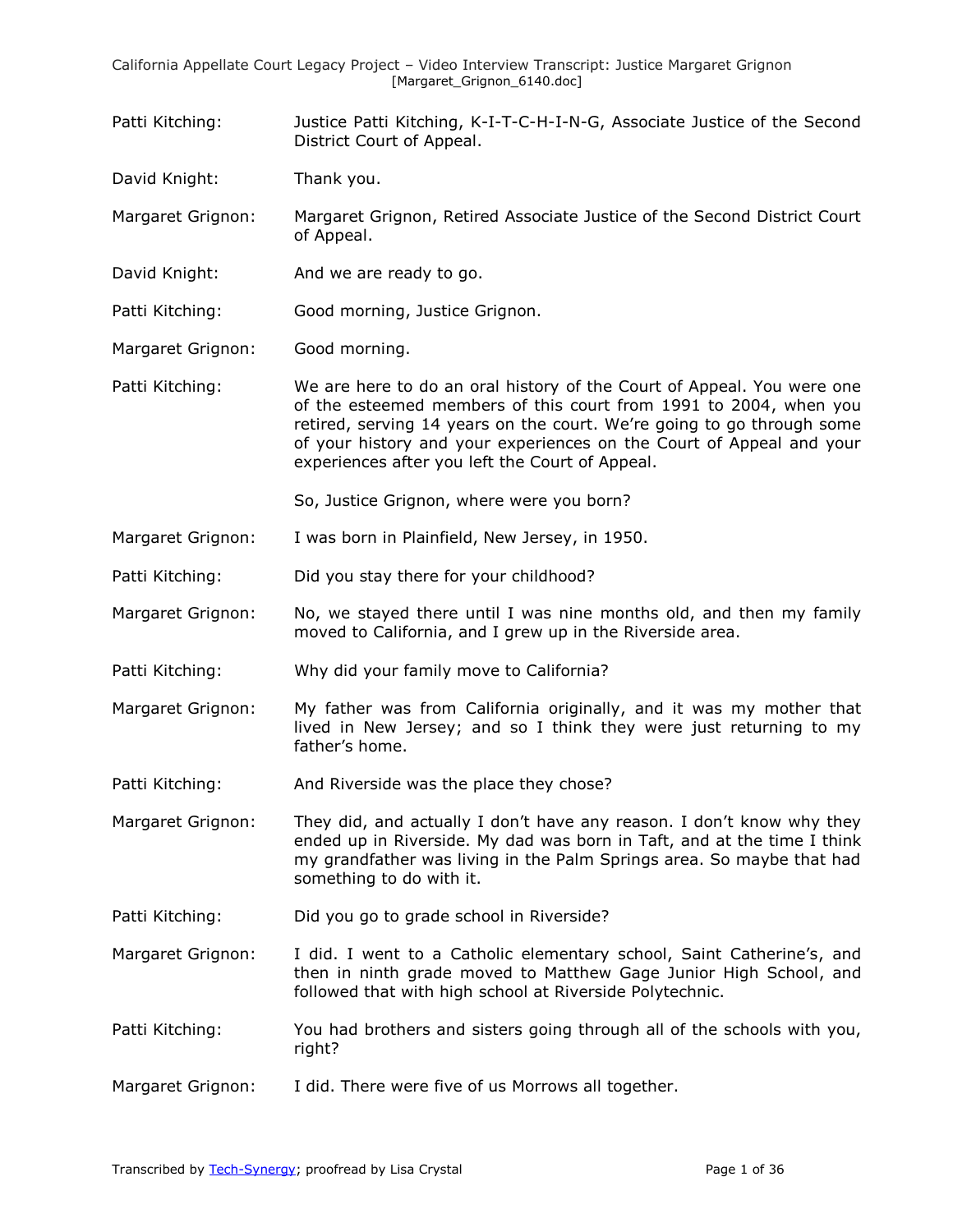Patti Kitching: Were you the oldest?

Margaret Grignon: I was the oldest.

Patti Kitching: Did everyone compare all the rest of the children to Margaret Morrow who had come through the schools?

Margaret Grignon: Unfortunately, my brothers and sisters complained mildly about that. *[laughing]* 

Patti Kitching: So then what did you do after you graduated from high school?

Margaret Grignon: Well, I decided that I wanted to go to Stanford University, and so that was the only college that I applied to. Unfortunately, Stanford didn't accept me, so I was left at that point with attending the junior college in our town, Riverside City College, which I attended for a year. Then I transferred to UC Riverside, which I attended for a year, and then transferred to UCLA, where I graduated.

- Patti Kitching: And now you're a Bruin?
- Margaret Grignon: And now I'm a Bruin.
- Patti Kitching: What was your major at UCLA?
- Margaret Grignon: I was a political science major.

Patti Kitching: Why were you a political science major?

- Margaret Grignon: Well, at the time I thought it would be very interesting to grow up to be an ambassador, and so I thought if I took a political science major that I would be able to do that, not really focusing on the realities of life. *[laughing]*
- Patti Kitching: But you did very well. You graduated cum laude from UCLA, is that right?

Margaret Grignon: Yes, in 1972.

Patti Kitching: Then you got married, is that right, in 1972 also?

Margaret Grignon: Yes, I got married in September of 1972, and at that point I had been accepted to UCLA Law School and was to start there. My husband had attempted to be admitted to a California medical school and had not been accepted at the time; the competition to get into the medical school was pretty severe.

> So he ended up going to a medical school at the University of Zurich, Switzerland, and we decided to get married and go to Switzerland together and put off my law school career for a little bit.

Patti Kitching: But you actually attended some law school classes at Switzerland, is that right?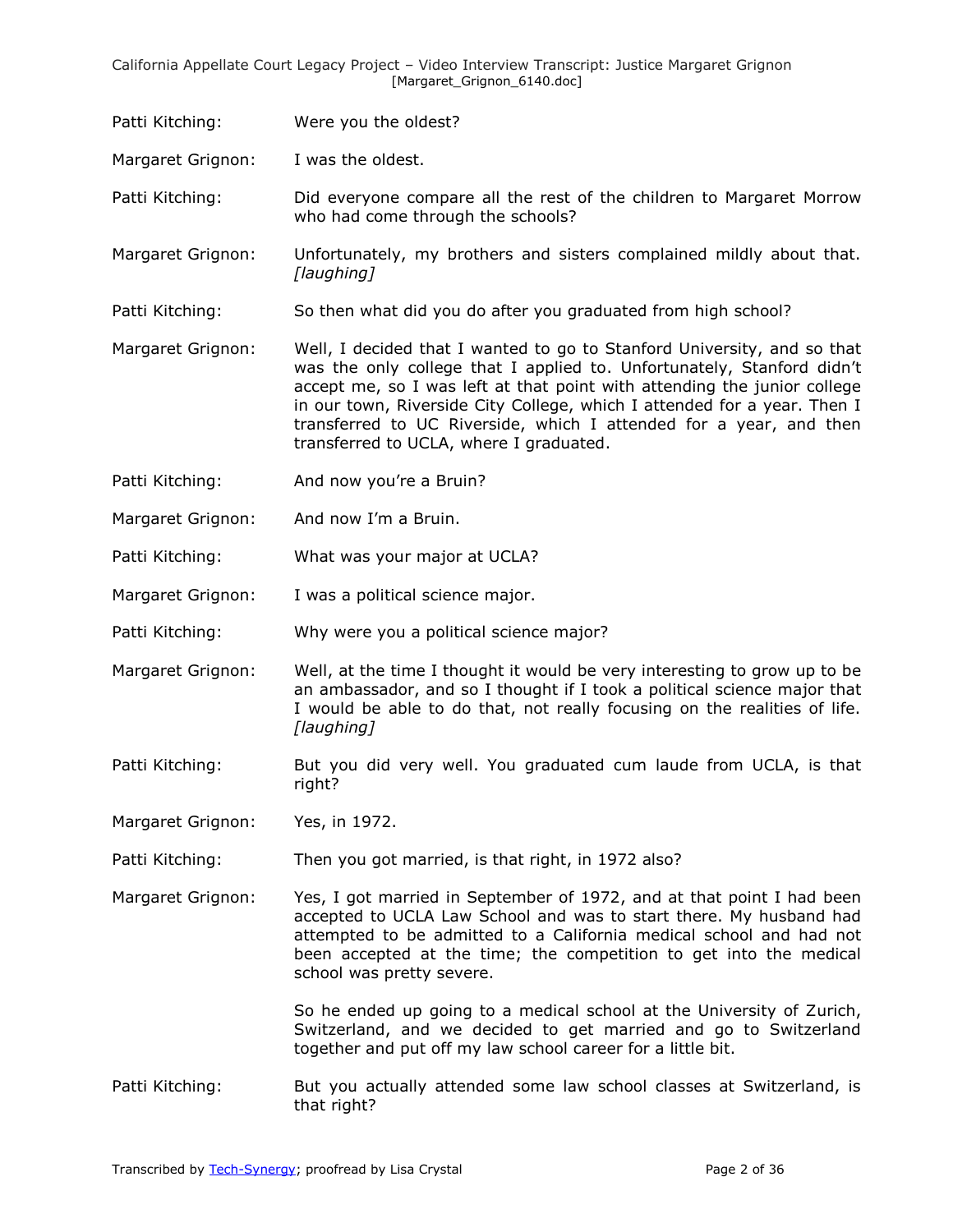- Margaret Grignon: Yes, I did. I took law school classes and some international law classes at the University of Zurich, Switzerland.
- Patti Kitching: And were those taught in German or English?
- Margaret Grignon: They were for the most part taught in German. We had one economics class that had a visiting professor from the University of Chicago and that, fortunately, was taught in English—although the economics class was so hard it might as well have been in Greek. *[laughing]*

But yes, mostly in German. And I had studied, fortunately, German in high school and one year in college, so I had a pretty good familiarity with it, although certainly not fluent; but by the time that we left, I was fairly fluent.

Patti Kitching: Wow. That was quite an accomplishment. And your husband was in med school at the University of Zurich at the same time?

Margaret Grignon: Yes.

Patti Kitching: Did he graduate from the University of Zurich, or did he transfer back to the United States?

#### $(00:05:03)$

- Margaret Grignon: He completed two years and then he took the medical school exam that all American medical students take at the end of two years. And he scored in the top 10 percent and was accepted in medical schools across the country, and so came back and was accepted at SC Medical School and finished his medical school and graduated from USC Medical School.
- Patti Kitching: So then when you came back, you decided that you wanted to go to law school?
- Margaret Grignon: I did. We came back in August, and I had not applied to any law schools. And so the first thing I did was go to UCLA and say, "I'm here, can I start?" And they said, "Well, you can start, but you have to wait a year." So I went to Loyola Law School, to whom I had never applied, and said, "I'd like to start now." And they said, "Okay," and so I started at Loyola.
- Patti Kitching: And they're lucky enough now to have you as their alum. Why did you then decide to become a lawyer when you decided you were not going to be an ambassador? What about law interested you?
- Margaret Grignon: Well, to be honest with you, I'm not sure. I think about that sometimes, and I think it was sort of a default position. I had a political science major. I probably was not going to go into the foreign services, the way things were shaping up. I did not want to be a professor. So I didn't know what else you did with a political science degree other than go to law school.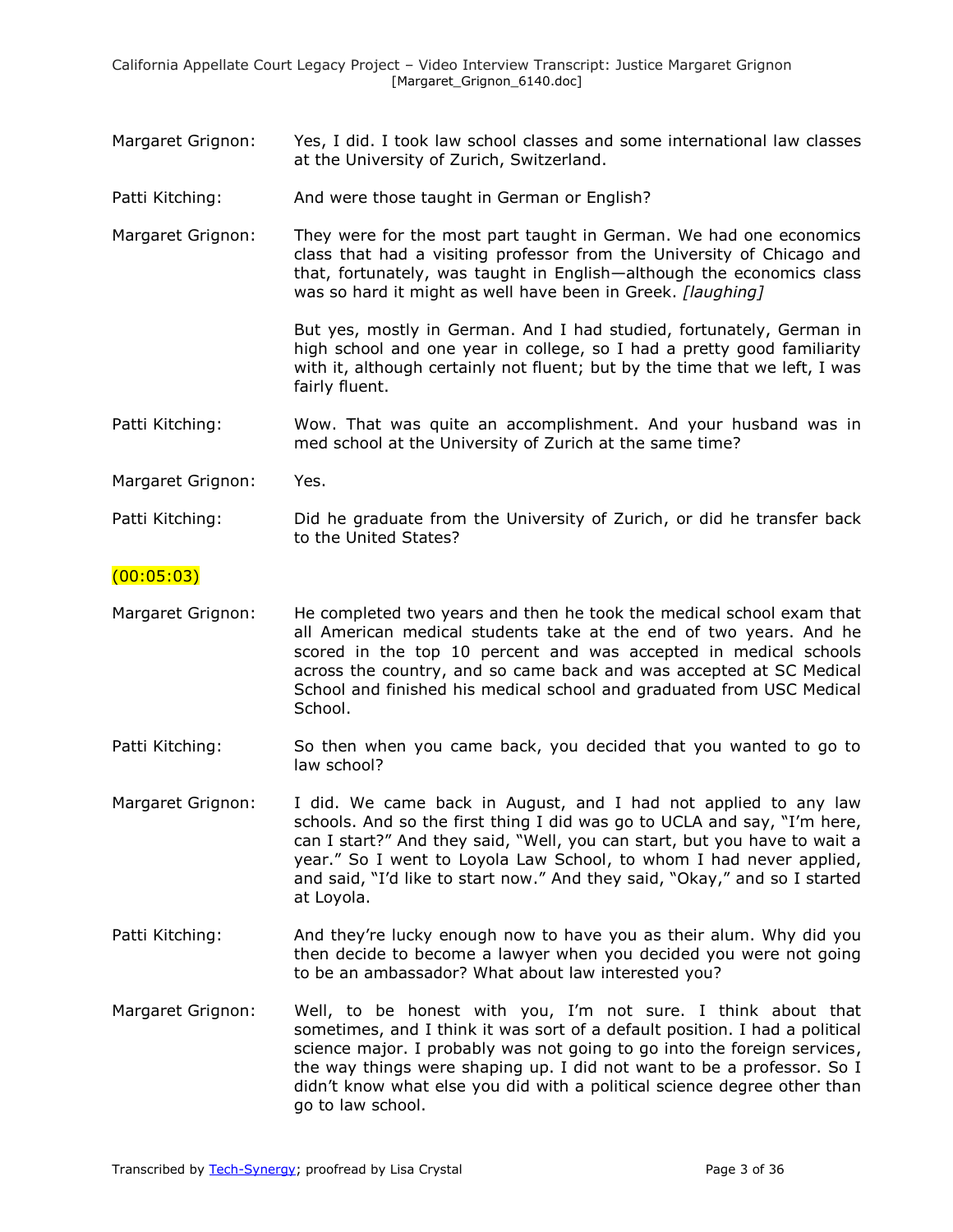So I took the LSAT exam and did really well. And it was very fortuitous; it turned out to be something that I was very good at and enjoyed tremendously. But I had no role models. I didn't know any lawyers. I didn't know anyone going to law school, and it was really accidental, I think.

- Patti Kitching: You enjoyed law school?
- Margaret Grignon: I loved it.
- Patti Kitching: What did you like about it?
- Margaret Grignon: I guess I just liked the analytical process—the process of taking a whole bunch of unrelated facts and trying to bring some order out of that chaos, and learn the rules, and come up with an answer.
- Patti Kitching: What courses did you particularly enjoy, do you remember, or any professors at Loyola?
- Margaret Grignon: In general I liked all of my classes, but I became really fascinated with the income-tax class that I took in my second year and decided that that was an area that I wanted to pursue.
- Patti Kitching: Do you remember who taught that class?
- Margaret Grignon: I remember the professor, but I don't remember his name.
- Patti Kitching: How many women were in your law school class?
- Margaret Grignon: I'm not positive, but my memory is that my year may have been one of the first years where the advantages of Title VII were coming into play, and so there was a fairly large percentage. It may have been a third, a fairly large percentage of women.
- Patti Kitching: Okay. And where did you graduate in your class at Loyola?
- Margaret Grignon: I graduated first in my class.
- Patti Kitching: You were summa cum laude, is that right?
- Margaret Grignon: Yes.
- Patti Kitching: And you were on the *Law Review*?
- Margaret Grignon: Yes, I was on the *Law Review*, although I was not an editor on the *Law Review;* I decided not to do that.
- Patti Kitching: Did you write an article?
- Margaret Grignon: I did. I wrote an article having something to do with the expungement of felony convictions. *[laughing]*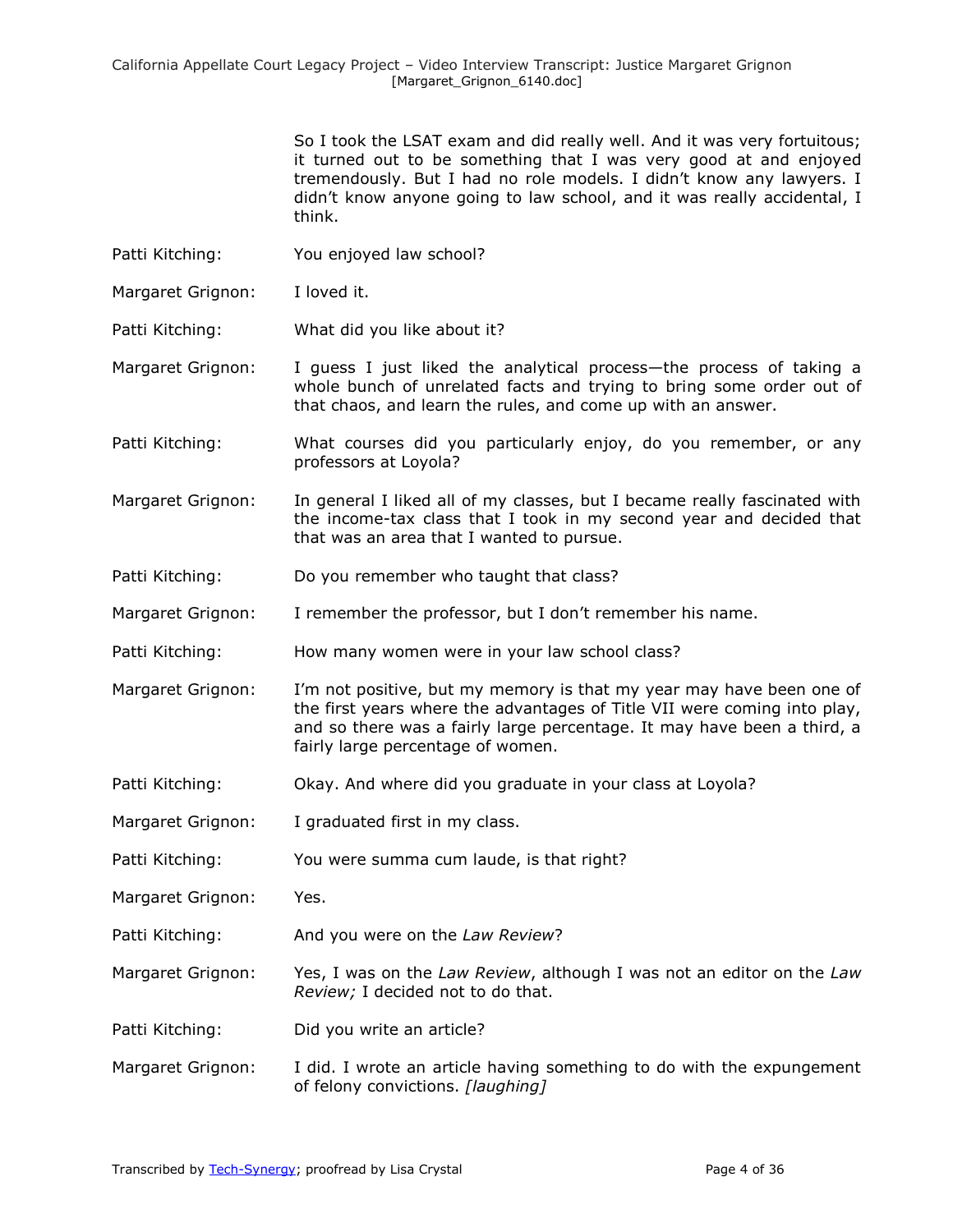- Patti Kitching: All right, and you received some awards at graduation? Was that for being in the top of the class?
- Margaret Grignon: Yes, I received some awards for being at the top of the class; and then some of the awards you get for individual classes, I received some of those also.
- Patti Kitching: So it was your income-tax class that you liked the best. How about con law—did you like that?
- Margaret Grignon: I did. I liked con law a lot, and that was . . . you probably remember; was it J. Rex Dibble, R. Rex Dibble, Professor Dibble? and I actually ended up getting the Rex Dibble Award for Constitutional Law in law school.
- Patti Kitching: So then after you graduated from law school you came to the Court of Appeal, didn't you?
- Margaret Grignon: I did. I was accepted by Justice Robert Thompson as a one-year law clerk. He was one of the last justices to have rotating law clerks at the Court of Appeal, and I worked for him for a year. Not quite a year, actually; it ended up that I became pregnant with my daughter and left probably at the end of 10 months.
- Patti Kitching: You worked with someone else who is presently on the Court of Appeal, didn't you?

Margaret Grignon: Actually, I didn't work with her, Miriam Vogel; she was Justice Thompson's law clerk one or two years before me. So we succeeded each other.

## (00:10:01)

- Patti Kitching: Do you remember how many justices were in Los Angeles at that time?
- Margaret Grignon: It would have been the same number now minus four, I think. So we now have 32. It would have been probably about 28.
- Patti Kitching: All right, and do you remember how many women were on the court?
- Margaret Grignon: I remember Justice Lillie and I remember Justice Klein, Justice Spencer, and Justice Woods. So I would guess four.
- Patti Kitching: Four, and did you work with Mildred Lillie?
- Margaret Grignon: Yes, she was in the same division as Justice Thompson. She was in Division One at the time. I don't know if you remember, but later when they started—maybe there weren't that many justices—when they started Division Seven, they moved Justice Lillie over to Division Seven to be the presiding justice.
- Patti Kitching: So who was in the division while you were there—Justice Lillie, Justice Thompson?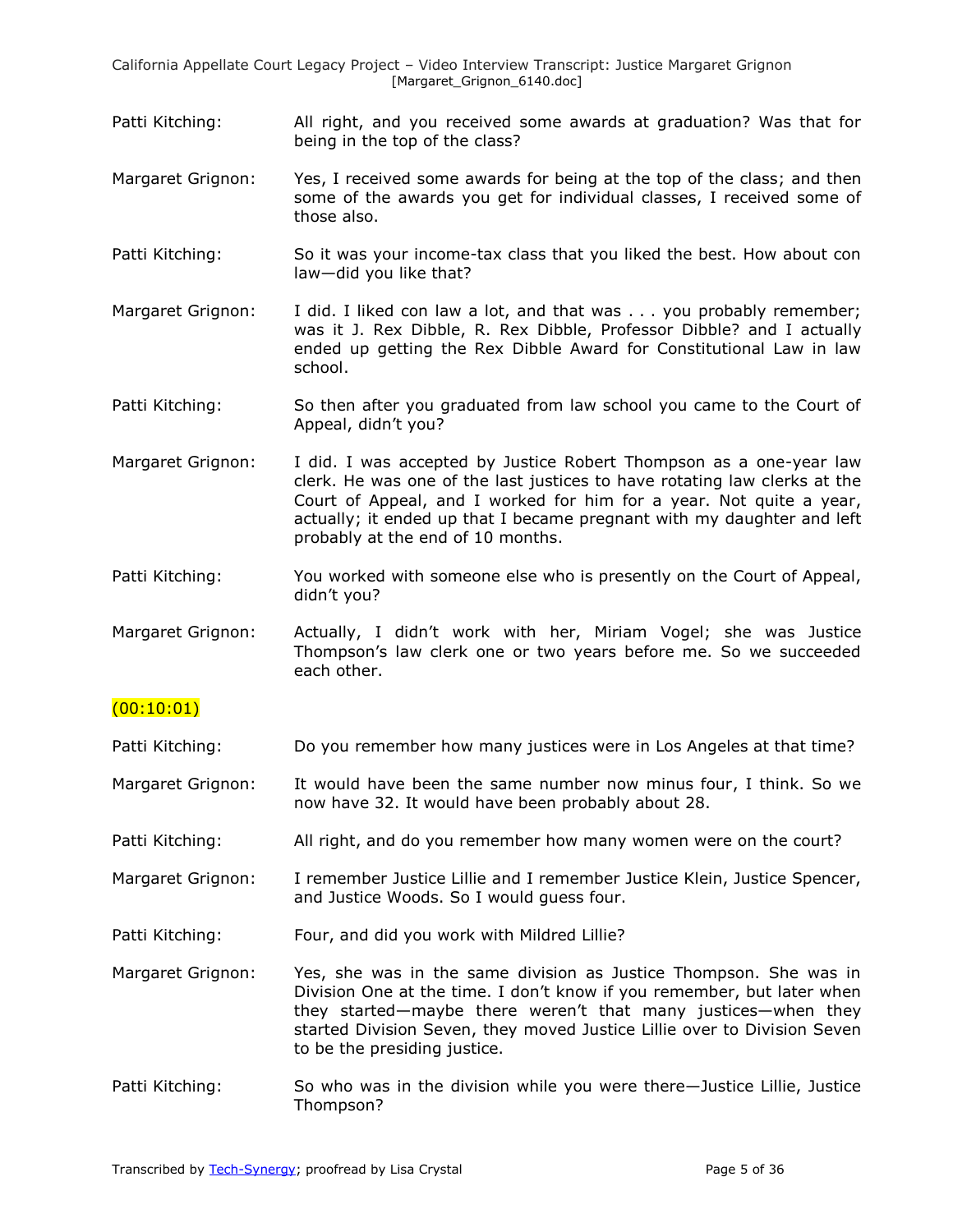Margaret Grignon: Thax Hanson and Parker Wood.

Patti Kitching: What kind of training did they have for you when you came in as a law clerk?

- Margaret Grignon: There was no formal training of any kind. Justice Thompson was a tremendous teacher though. He would have me work on cases and then would come into my office and tell me all the things that I did wrong, and we would move on from there. I really owe whatever writing skills I have to his very thoughtful teaching of me during that period of time. He taught me to write clearly and coherently, and I had taken those skills with me from that point forward.
- Patti Kitching: You've probably taught a lot of other people those same skills?

Margaret Grignon: Yes.

- Patti Kitching: So you did that for a year, and then you left when you got pregnant, but then you went to work for O'Melveny & Myers; was that from 1978 to 1981?
- Margaret Grignon: Yes, I had actually been accepted to work at O'Melveny prior to the clerkship, and so they hired me with the understanding that I would do the one-year clerkship and then come to work at O'Melveny. And interestingly, Justice Thompson, prior to be being appointed to the bench, had been a tax attorney, and so my interest in tax law was sort of buttressed by his enthusiasm for it also.
- Patti Kitching: Well, that was a coincidence that you would work with someone who was also interested in tax. Did you do any tax cases for Justice Thompson, going back to the Court of Appeal?

Margaret Grignon: Not that I recall.

Patti Kitching: Was it the same mix of cases, criminal versus civil?

Margaret Grignon: It was, I think; I'm trying to remember. I don't think we had a central staff at that point. We certainly had writs attorneys, but in any event we did both criminal and civil cases in chambers and it was probably about the same mix, I would say.

Patti Kitching: So when you were at O'Melveny & Myers, what kind of work did you do there?

Margaret Grignon: When I first started at O'Melveny, they had a practice of having their new associates work in four different departments over the first year to decide what department you wanted to join.

> So when I got there I said, "Well I don't really want to do that," and they said, "Well, everyone does that." And I said, "But I really would just like to go to the tax department, if that's okay with you." And so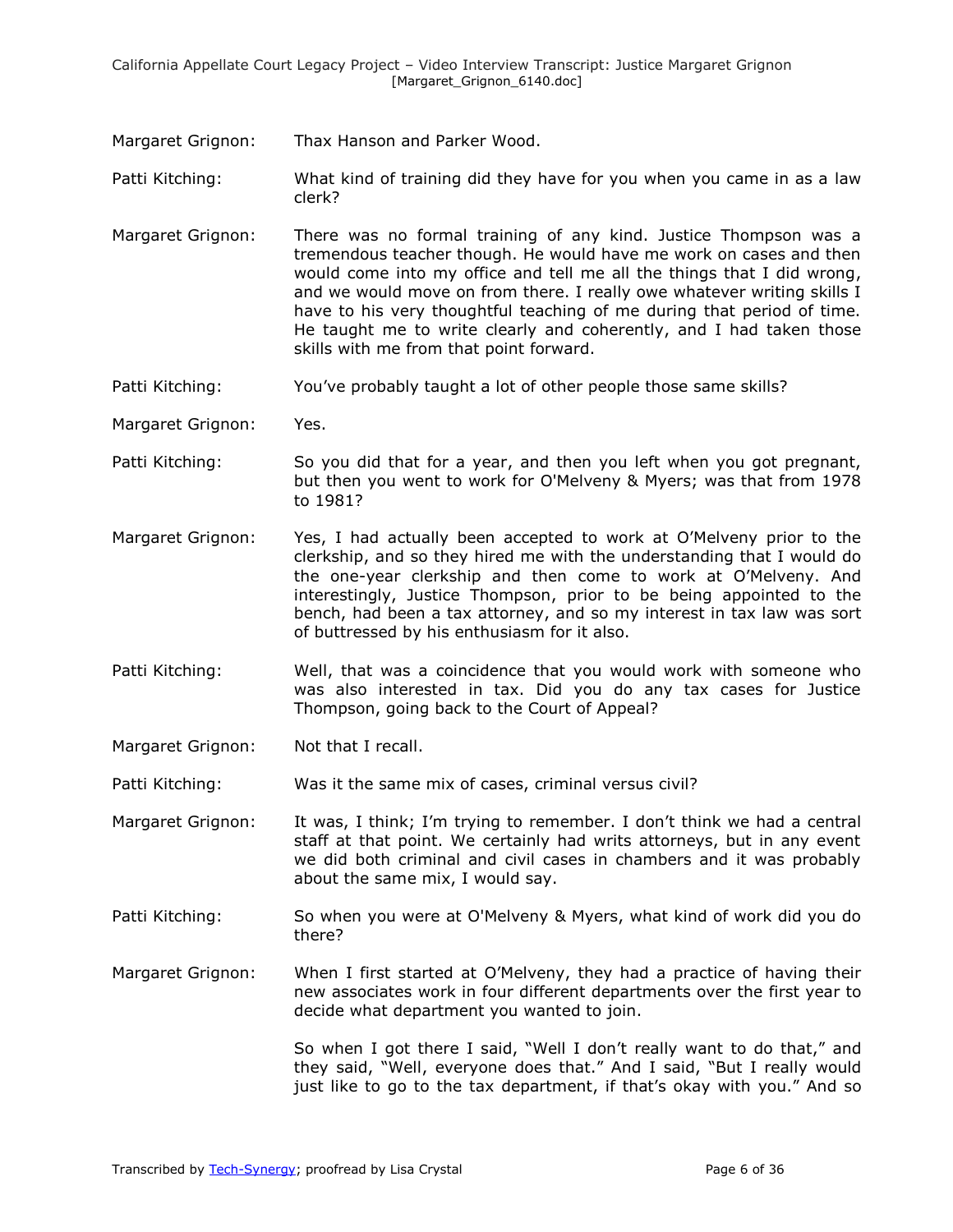> they finally said, "Okay," and I started in the tax department and they were happy with me and I was happy with them, and so I stayed.

- Patti Kitching: What kind of tax cases did you do?
- Margaret Grignon: For the most part corporate tax cases; a lot of corporate reorganization work, some tax-free municipal bond work, and fortunately some ERISA work, and actually a fair amount of state-tax work also. We had a very active state-tax practice.
- Patti Kitching: Do you remember how many women were in the firm at that time?
- Margaret Grignon: No, I have no memory of that. I would guess that there were very few—a handful, I would say.
- Patti Kitching: Excuse me, I need a little water. *[Brief interruption]*
- David Knight: All right, we're ready to go.
- Patti Kitching: So, you did tax cases at O'Melveny & Myers. And did you remember, there were any women partners at that time?

#### $(00:15:04)$

- Margaret Grignon: I'm certain there were women partners. In fact, I have a memory of one in the corporate department and I'm certain there were more than that, but they were small in number. The incoming associates, I think, probably reflected the law schools and were at the 25 percent to onethird range, I would guess.
- Patti Kitching: So you were entering law at a time when there were big changes going on in the profession with regard to women?

Margaret Grignon: Yes.

- Patti Kitching: So then you left O'Melveny and went to work for Gray, Cary. Did you move to do that?
- Margaret Grignon: Yes, actually at O'Melveny I first started in the downtown office and then O'Melveny decided to open up a Newport Beach Office. So I and seven other lawyers went to the Newport Beach office to open that office, and worked there for a year and a half.

Then Jim, my husband, was finished with his dermatology residency and was looking for a place to set up his practice; and at the same time one of the O'Melveny associates had been asked to go down to San Diego to start up a tax department, to head up a tax department, and so he had asked me to go with him.

So it worked out that Jim opened his medical practice in San Diego and we moved to San Diego; and I started at Gray, Cary then, in their tax department.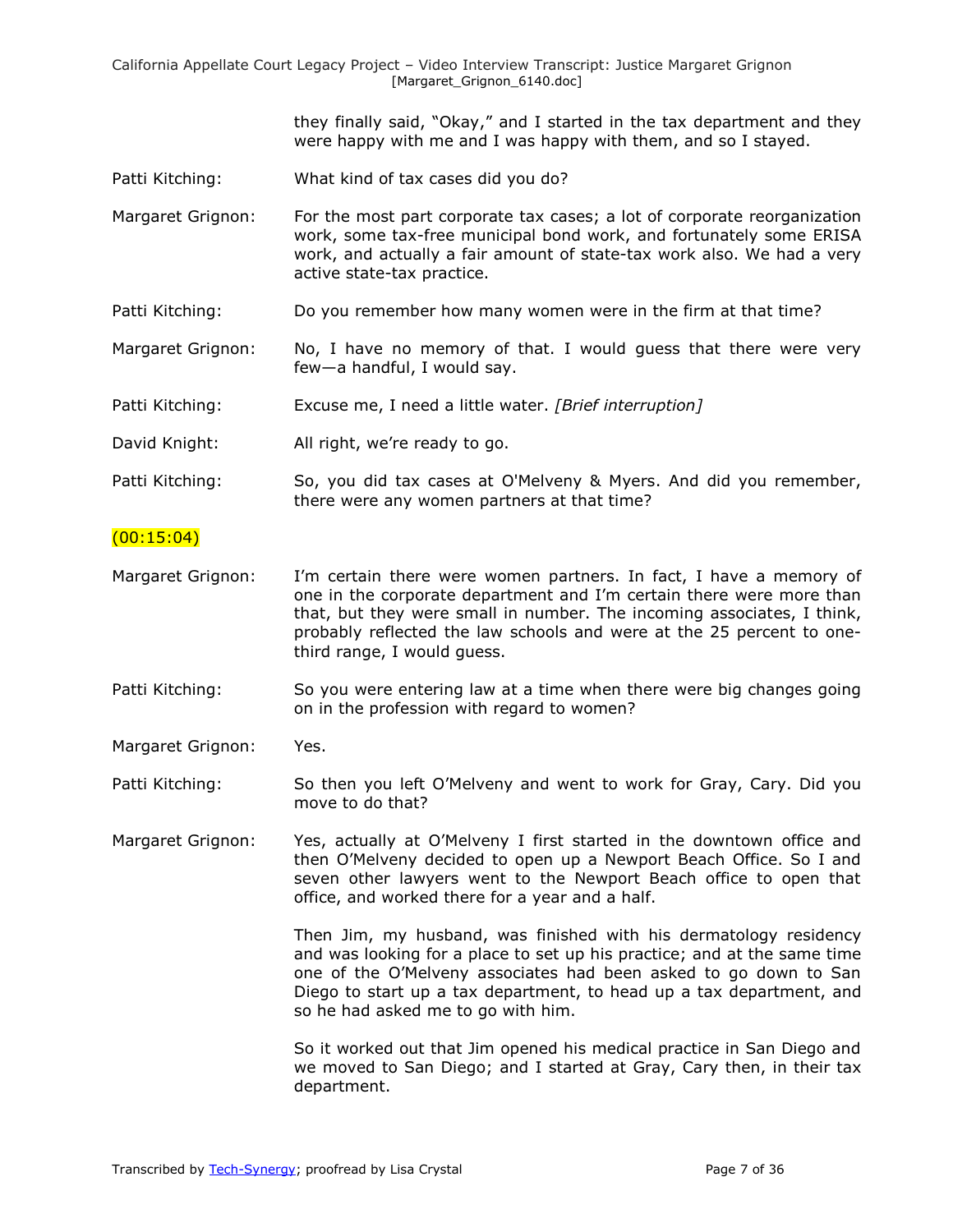- Patti Kitching: Okay, and what kind of tax work did you do there?
- Margaret Grignon: It was a lot of the same, corporate-reorganization type work, but they had a very active tax-shelter practice also, so I got to work on windmill farms and other kinds of interesting tax-shelter work.
- Patti Kitching: So you were still happy doing tax?
- Margaret Grignon: I was still happy doing tax.
- Patti Kitching: All right, and then you left Gray, Cary, and then what did you do?
- Margaret Grignon: Actually, right before I started at Gray, Cary, I had my second child, Christopher. And so we were in San Diego and I was working at Gray, Cary, and we had the two children and my husband had his practice; and for various reasons that I won't go into, the whole situation wasn't really working. *[laughing]*

So we decided to make a complete change in our lives and moved up to Lancaster in the Antelope Valley, where my husband went into practice with his father, so there was an established practice for him to join. And I practiced by myself out of my home for a while and did some work with one of my friends in Beverly Hills who had a law firm in Beverly Hills.

- Patti Kitching: When you were working for yourself, were you just doing anything that, so they say, "comes to the door?"
- Margaret Grignon: To some extent, although there was a lot of tax work that I was doing, particularly with my friend in Beverly Hills; a lot of tax consultation kinds of work. But other than that, yes, it was anything that came through the door—starting up a carwash and those kinds of things.
- Patti Kitching: Well, that would be good training, to have a very general background like that. So then you did that for about a year, and then what happened?
- Margaret Grignon: We were in Lancaster and I received a call from one of my friends saying that they were looking for a third municipal judge in Lancaster and would I be interested. And my initial response was, "No, thank you, I'm not a litigator, I have no idea what they do in municipal court, and there surely must be someone that can do that." And so that was the end of it.

And then six months later I received a second phone call saying that the Governor had been looking and hadn't found anyone that he was happy with, and would I consider putting my application in. And so I thought about it a little more seriously at that point and put my application in, and the Governor appointed me. And that's how my judicial career started.

Patti Kitching: Where was your first assignment?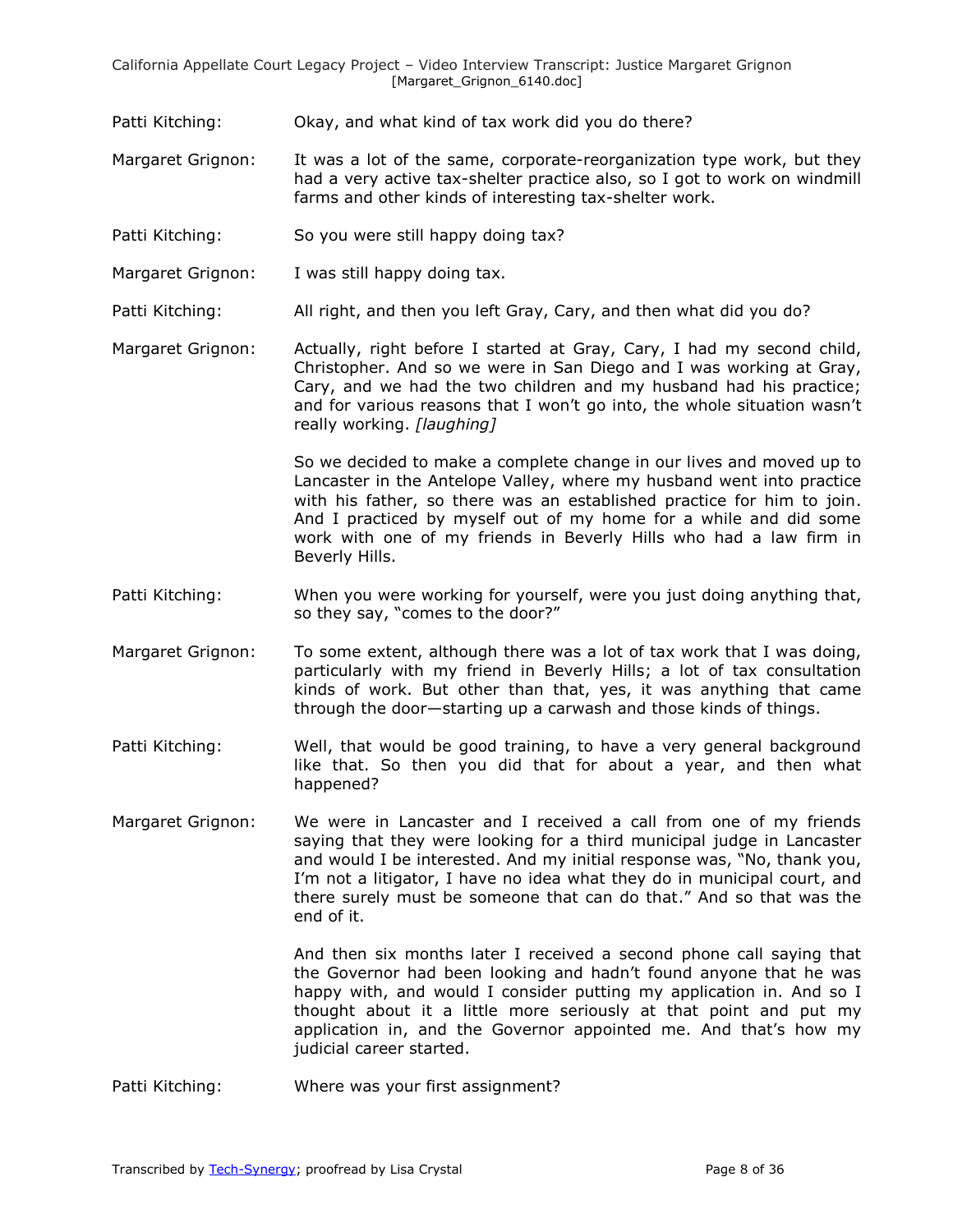- Margaret Grignon: I sat in Lancaster in a portable building out in the parking lot and heard traffic tickets and misdemeanors and unlawful detainer actions and all those kinds of municipal court cases.
- Patti Kitching: How many judges were there?
- Margaret Grignon: There were three municipal court judges, and in our courthouse we also had two superior court commissioners.
- Patti Kitching: Did you become the presiding judge out there?
- Margaret Grignon: Yes; although it was a rotating position, so when it was my turn, I became the presiding judge.
- Patti Kitching: What did you like about that assignment?

#### $(00:19:53)$

- Margaret Grignon: I loved learning how to deal with people. Before, I had been involved in situations where my skill in thinking, analyzing, and dealing with problems on paper were very important; and in this case, although of course you still need to have those skills, it was more important to be able to deal with people and handle huge volumes. And I just developed a whole different set of skills that I had not had before.
- Patti Kitching: Did you know that you were going to be able to be a judge and make decisions that affect people's lives?
- Margaret Grignon: I guess it never occurred to me that I would not be able to; I just assumed that I could do it. It is of course very challenging, especially as a municipal court judge; but also as a superior court judge, you have to make very important decisions with not as much information as you would like and with not as much time as you would like.

So I worked very hard to expand the hours so that I could get more information and have more time; but even with that you have to learn to just make decisions.

- Patti Kitching: So you were sitting on the bench frequently after court hours out in Lancaster, is that right?
- Margaret Grignon: Actually, the whole Lancaster courthouse was a very hardworking courthouse. And I took the bench at 8:30 every morning, usually worked through lunch on matters that did not have to be reported, and then stayed on the bench until 6:30 or 7:00 at night.

So there was a tremendous amount of work, and fortunately the other judges worked as hard so that I did not have a revolt of the employees on my hand.

- Patti Kitching: How old were your children at this time?
- Margaret Grignon: Christopher was two and Ann was five.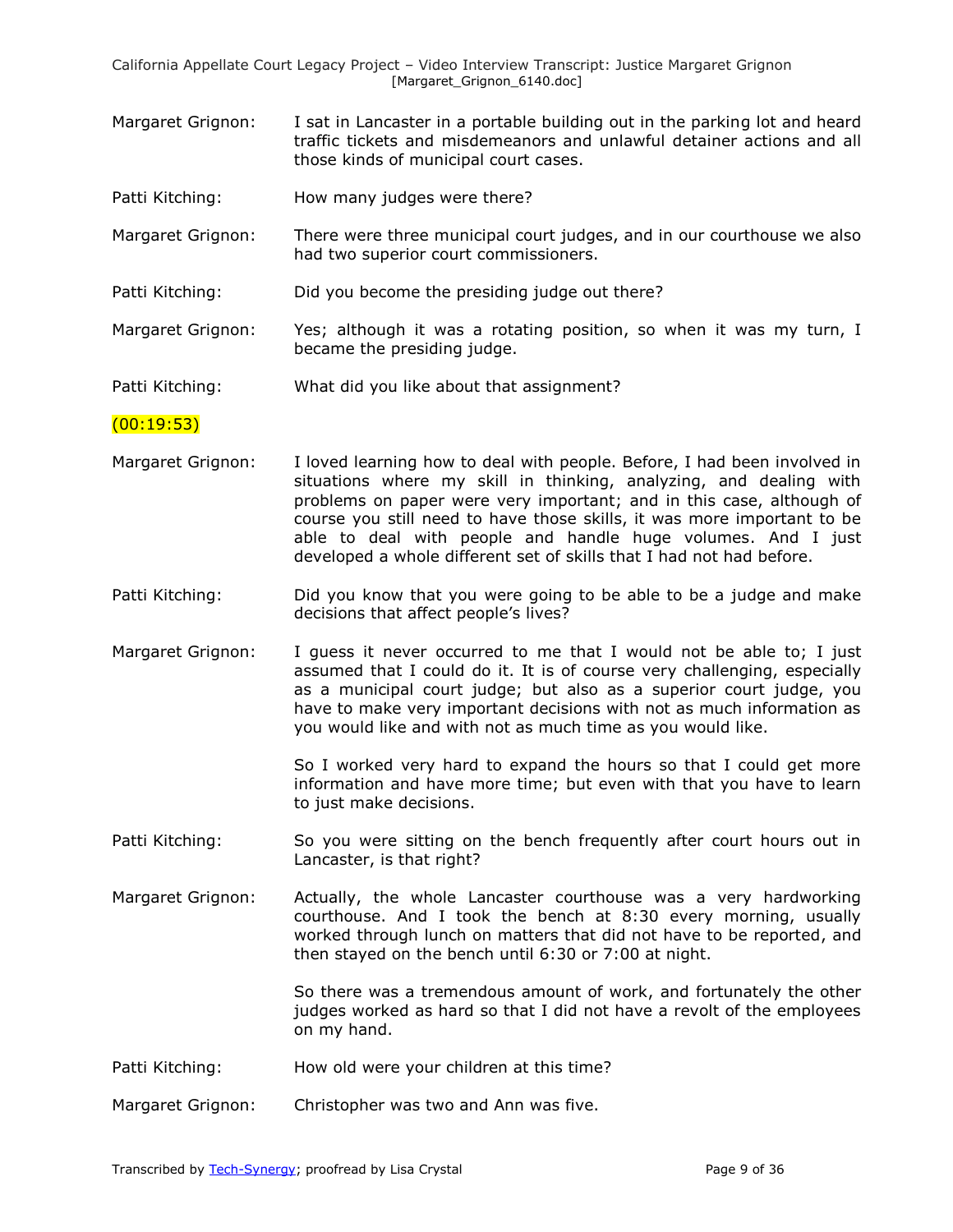- Patti Kitching: So then you went home and cooked dinner and took care of children.
- Margaret Grignon: Actually, I tried to make dinner in a crock pot in the morning before I left for work; and my children have come to hate the very word of "crock pot."
- Patti Kitching: Which Governor appointed you to that court?
- Margaret Grignon: Governor Deukmejian appointed me to the municipal court.
- Patti Kitching: All right. And so the most challenging thing about that assignment was to get all the work done and be able to handle all those cases?
- Margaret Grignon: Huge volume. You remember for municipal court, it would seem sometimes that it was an unending flow of people. You would keep handling cases and your courtroom would have just as many people in it as before. I felt very pressured to get the work done and to try and work with the people of the community to get their cases handled on an expeditious basis.
- Patti Kitching: When you work in a small court like that, you do become known throughout the community, is that right?
- Margaret Grignon: That's right. I frequently attended local functions, made many speeches, was in parades, and my cases frequently were in the local newspaper every day.
- Patti Kitching: How long did you do that?
- Margaret Grignon: Three years.
- Patti Kitching: What made you decide to put in your application to be a superior court judge?
- Margaret Grignon: Well, I always knew that I wanted to do that. Although I'm very grateful that I started out as a municipal court judge, I don't think I would have wanted to be a municipal court judge for my entire career.

So when I had enough time  $in-1$  was only a lawyer for seven years when I was appointed to the municipal court bench and you have to be a lawyer or a judge for 10 years to be on a superior court bench—and so when that time was approaching, I put my application in.

The other thing was that they were looking for a superior court judge in the Lancaster court that was homegrown, and so they were really looking for a Lancaster person; and I fit the bill in that regard.

- Patti Kitching: Which Governor appointed you to that court?
- Margaret Grignon: Again, Governor Deukmejian.
- Patti Kitching: All right. And what kind of cases did you do on the superior court?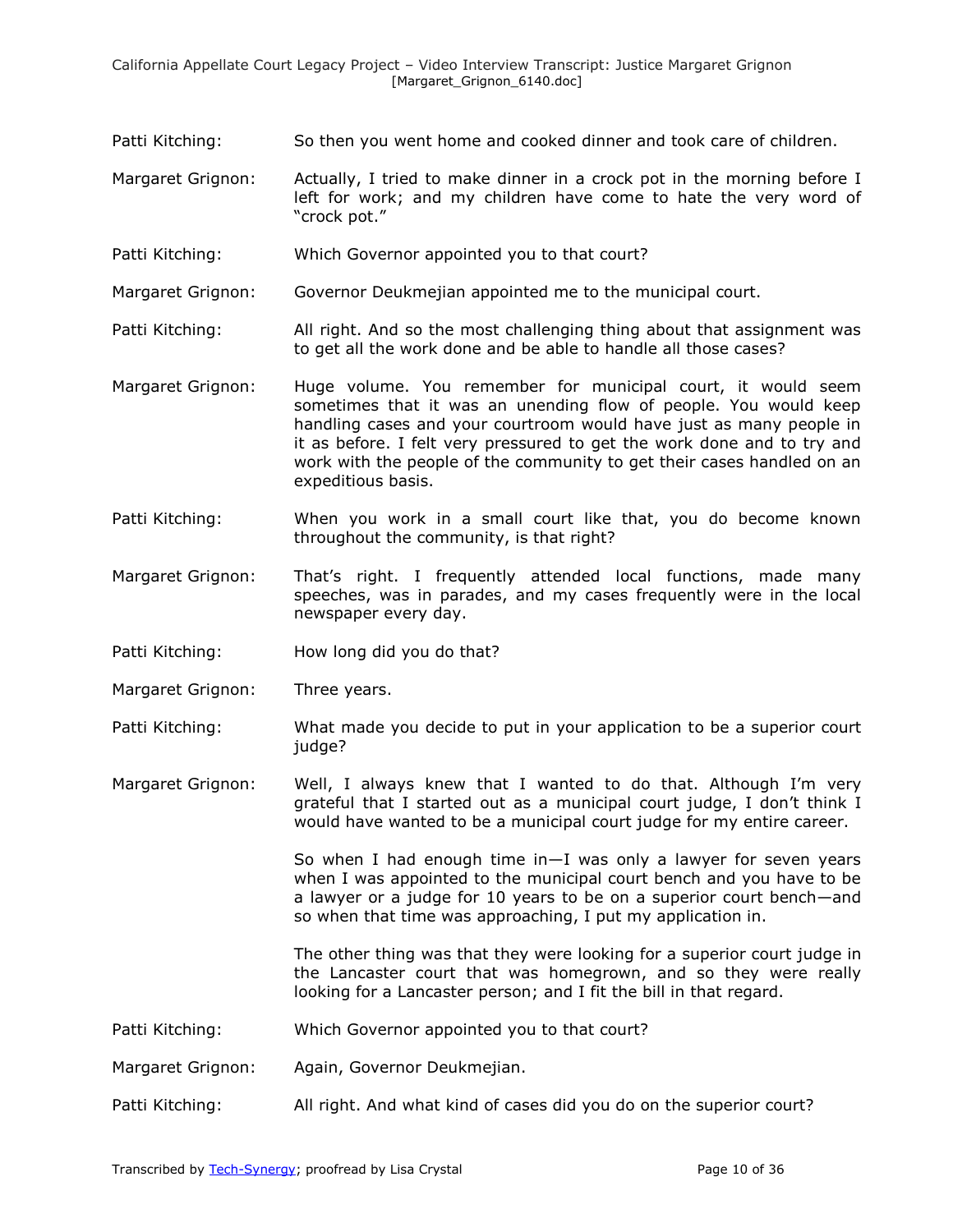- Margaret Grignon: Well, I was the only superior court judge. There were two commissioners, but I did everything; although, because it has priority, I did more criminal than anything else. But criminal, civil, probate, family law—everything except dependency. We didn't have any dependency in the Antelope Valley courthouse.
- Patti Kitching: And that court was just as busy as the municipal court had been?
- Margaret Grignon: Yes, it was very busy. We had, I think 1,000 felony filings a year and tried 20 or 30 cases a year in just my court; and that, together with all the other work that was going on, it was very busy.
- Patti Kitching: So you were getting a lot of litigation experience?

Margaret Grignon: Yes.

Patti Kitching: You actually handled a death penalty case, did you not?

(00:24:59)

- Margaret Grignon: Yes, I handled one death penalty case where the parties waived jury, and so I tried it as a court trial.
- Patti Kitching: And that would be unusual in a death penalty case, wouldn't it?
- Margaret Grignon: Yes, it was actually, not unprecedented, but there were very few examples of that in California's history. And in fact when the attorneys first came to me and told me that they were going to waive jury, I said, "I'm certain that that is not allowed and that you must have to have a jury"; and did my research and decided that the defendant could waive jury. And so they did, and we proceeded.
- Patti Kitching: How long did that trial last?
- Margaret Grignon: The trial itself was about two weeks, and then I took the case under submission for a couple of days.
- Patti Kitching: What was it like, just being involved in a death penalty case?
- Margaret Grignon: The guilt phase was just like any other trial, and the penalty phase, the evidence, is not substantially different than a regular criminal case. The burden of the decision is tremendous, and that was the part that was really different about that decisionmaking process.
- Patti Kitching: All right. And what did you like generally about being on the superior court?
- Margaret Grignon: Well, I liked the fact that the cases were both criminal and civil, were more serious, so they had more significant issues that were involved, especially the civil work. I loved the law and motion and getting to work on some meaty civil issues which you don't get too much of in municipal court.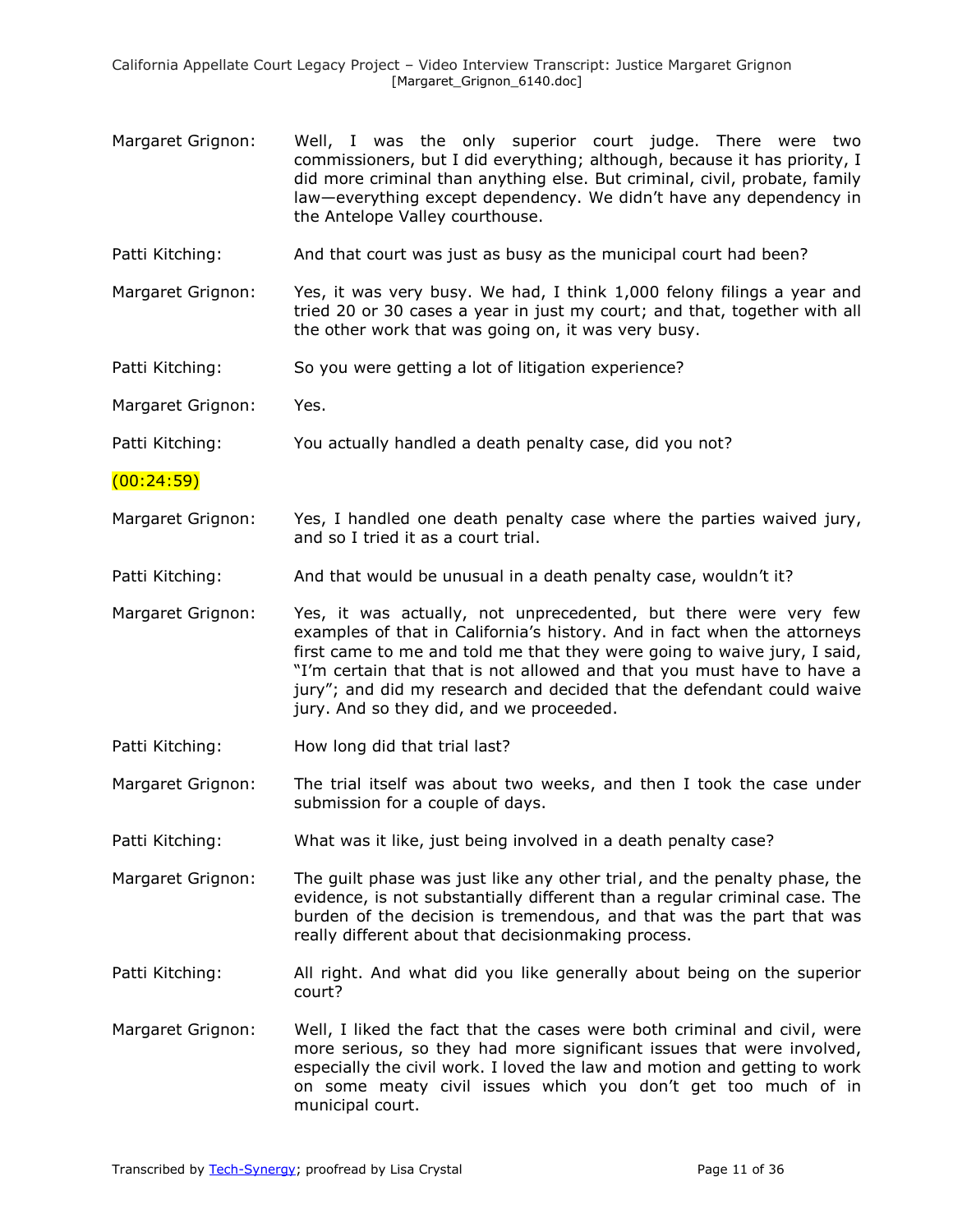- Patti Kitching: What was the most challenging thing being on that court?
- Margaret Grignon: Once again, I think it was probably volume; just trying to get the work done and keep the case flow going with limited resources, no research attorneys, a little library, and only one judge—that was probably the biggest challenge.
- Patti Kitching: At this point, you could go on Westlaw and do research?
- Margaret Grignon: No, we also didn't have that. *[laughing]* Initially, I didn't have access to Westlaw, but when I explained to the superior court that I had to have something—a library or Westlaw or something—ultimately they gave me access to Westlaw, and that helped a lot.
- Patti Kitching: What kind of library did they have?
- Margaret Grignon: I'm trying to remember what kind of library we had. We had some of the Cals and the Cal.Apps; I don't know how far back it went or how extensive it was, but very limited.
- Patti Kitching: They gave you a subscription to the *Daily Journal* though?
- Margaret Grignon: The *Daily Journal* and the *Met News,* I think—okay, good, so you could keep up—and we got the advance sheets. I got in a habit in those courts of reading the advance sheets. And so I read the advance sheets. They don't come out quite weekly, but on a weekly or semiweekly basis, and that helped a lot in terms of keeping up.
- Patti Kitching: Did you have local lawyers? You also had lawyers, I assume, coming in from the big cities like Los Angeles or surrounding areas?
- Margaret Grignon: That's right. We called it "down below." We had attorneys coming from down below because the Antelope Valley is in the high desert; and so there were our lawyers, and then there were the lawyers from down below.
- Patti Kitching: How did those lawyers act when they came into a smaller court, assuming they had been practicing in a big court of Los Angeles?
- Margaret Grignon: For the most part I thought that they acted just like our lawyers. There wasn't any substantial difference.
- Patti Kitching: All right. And then what made you decide too that you wanted to be on the Court of Appeal?
- Margaret Grignon: I think from my academic background and my prior legal practice that it seemed to me that my skills would be best suited for the appellate court. Although I enjoyed the trial court, I think I'm better suited for the more contemplative judicial world that we live in at the Court of Appeal. And so it was attractive to me, and I put my application in and was fortunate enough to be appointed again by Governor Deukmejian.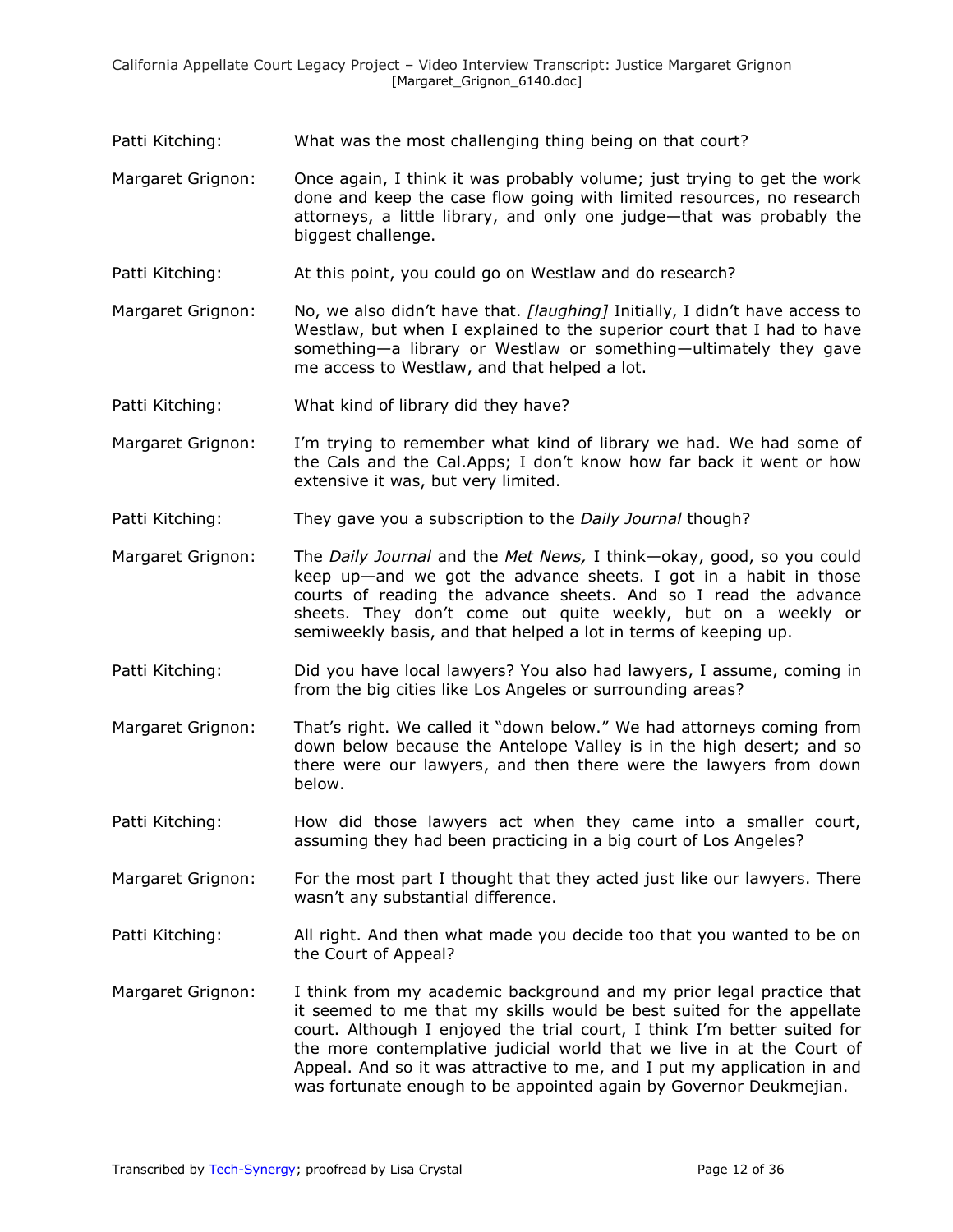Patti Kitching: Did you know any Court of Appeal justices at that time?

- (00:30:02)
- Margaret Grignon: Well, I knew Justice Armand Arabian, and Paul Turner, who actually was a Lancaster boy-he grew up in Lancaster. I'm trying to think if I knew anyone else. I knew Joan Klein, probably from the Women Lawyers and Judges, and I don't think I knew any other Court of Appeal justices—maybe Bob Devich, and I knew him from the Italian-American Association.
- Patti Kitching: So you had come into town to attend some of those meetings?
- Margaret Grignon: Yes.
- Patti Kitching: Did you also come into town when you were on the superior court for any other courtwide meetings so that you could meet other people on the superior court?
- Margaret Grignon: No. I should have, but I never had the time, and I felt that it was more important to do the work where I was. And it's so far away; it's an hour and a half one way to get from Lancaster to downtown. And so I had very few meetings with the other people on the superior court. Some with the San Fernando court, because actually the Lancaster court at that time was part of the San Fernando district, so I had some meetings with the San Fernando judges. But other than that very few people.
- Patti Kitching: Did they send any overflow cases from either Los Angeles or San Fernando to you?
- Margaret Grignon: No, actually it went the other way. My cases had to be sent to San Fernando and were tried in San Fernando. All of the cases could not be tried in the Antelope Valley.
- Patti Kitching: So you were very young all of these times when you are appointed to the municipal court, superior court, and the Court of Appeal. How old were you when you came to the Court of Appeal?
- Margaret Grignon: Forty.
- Patti Kitching: Forty. Were you the one of the youngest Court of Appeal justices?
- Margaret Grignon: Yes, although probably not the youngest. At the time, I was the youngest on the Court of Appeal; and actually, what was really amazing, I remained the youngest for probably 10-plus years while I was here. But ultimately there were people younger than me on the court when I left.
- Patti Kitching: We're going to come back to the Court of Appeal, but we're just going to finish the little biography here. You retired from the Court of Appeal in 2004, is that right?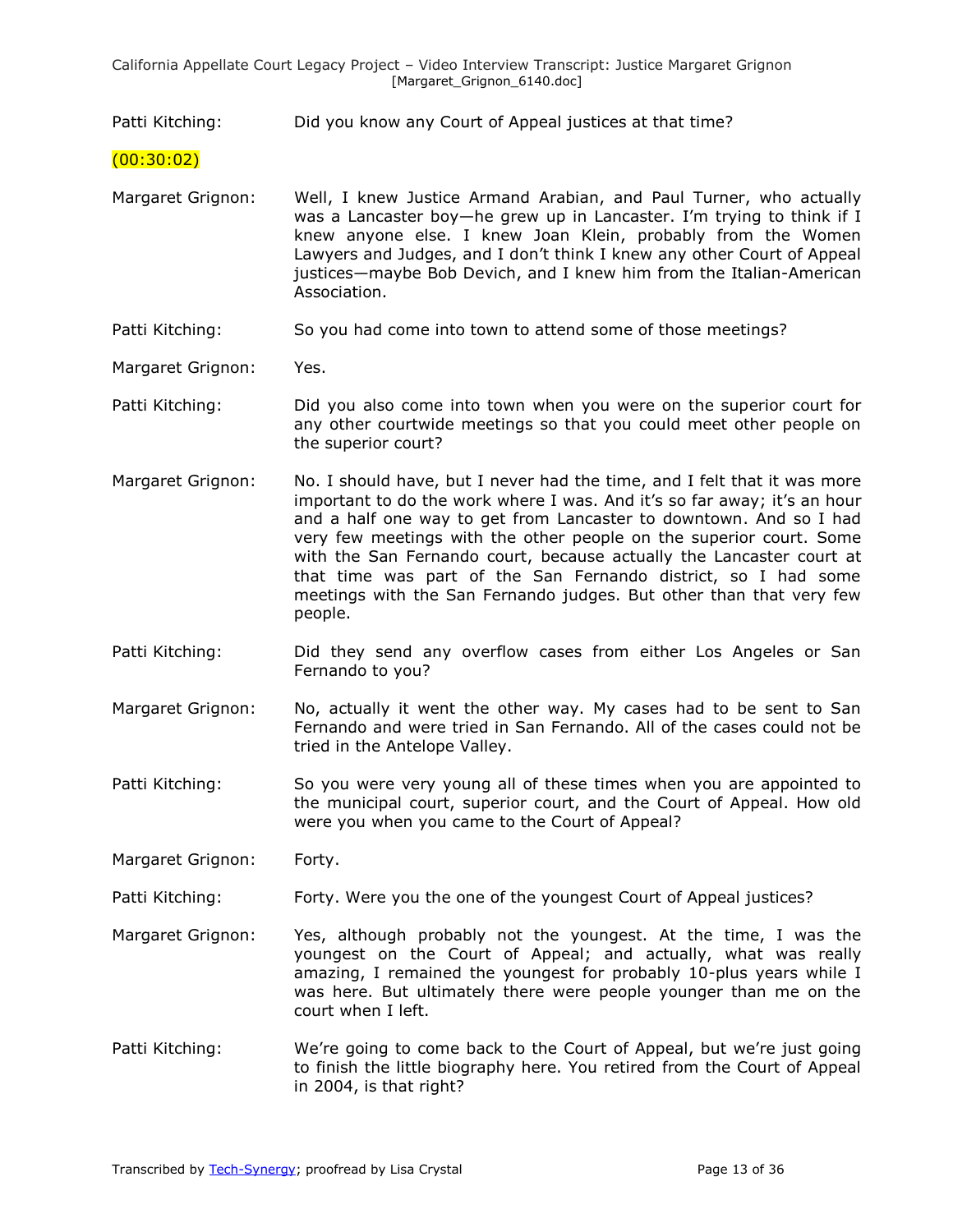Margaret Grignon: At the end of 2004, yes.

Patti Kitching: Right, and you went to work for Reed Smith?

Margaret Grignon: Yes.

Patti Kitching: And that's where you are now?

Margaret Grignon: Yes, I'm an appellate lawyer at Reed Smith.

Patti Kitching: All right, and are you still doing mediation and arbitration as well?

Margaret Grignon: I do. Through ARC I do mediations, arbitrations, discovery referee, that kind of work.

Patti Kitching: All right. We're going to talk about some of the personal things in your life. You've mentioned you have two children, Ann Marie and Christopher, and are either of them lawyers?

Margaret Grignon: Yes, Anne Marie is a lawyer. She went to Boston College Law School and worked for a period of time at the superior court as a research attorney, and now she's an attorney with a primarily admiralty law firm in Long Beach.

Patti Kitching: She went to Boston College, and they're number two in the football ratings or something?

Margaret Grignon: They are; she's very happy about that. *[laughing]* 

Patti Kitching: I root for them because it's Boston College and Anne went there.

Margaret Grignon: Actually, it's been a good week for Boston, the Red Sox; and the Boston College is number two.

Patti Kitching: Christopher, what does he do?

Margaret Grignon: Christopher went to Humboldt State and graduated with a degree in business administration and now is a district manager for an insurance broker company. His district is in the Orange County area, so he and his wife just bought a house in Yorba Linda.

Patti Kitching: Both of your children have inherited your great work ethic?

Margaret Grignon: Yes, they have.

Patti Kitching: What kinds of things do you like to do for fun? What are your hobbies?

Margaret Grignon: Primarily I like to run when I can, although that has been less in the last few years. I still water ski, although not as well or frequently as I used to; and snow skiing on occasion. And mostly I think I love to read.

Patti Kitching: Your husband, Jim, is a big water skier, is he not?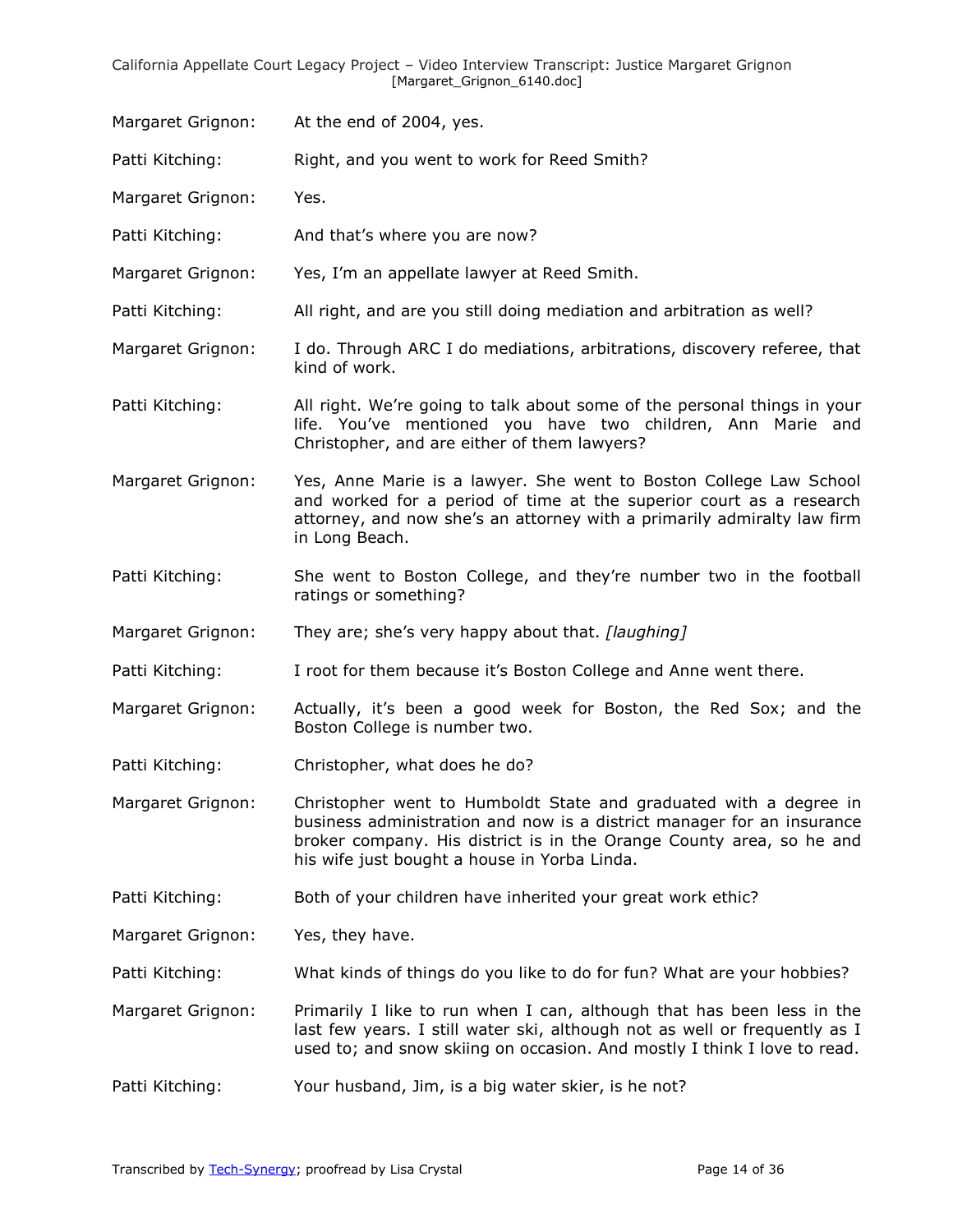Margaret Grignon: Yes, he is. We have a little cottage on a private water-ski lake in Bakersfield, and he's a very accomplished slalom water skier. He's competed all the way up to the national championship level.

### $(00:34:59)$

- Patti Kitching: Tell me about your reading. What kinds of things do you like to read?
- Margaret Grignon: I'm a pretty eclectic reader. I read lots of different things, but I think my favorite fiction work is 19th-century British literature: Jane Austen, Anthony Trollope, George Eliot, and those kinds of books.

Patti Kitching: Why is that?

Margaret Grignon: Well, I like that the novels are based on individuals and personalities and people's real lives and issues that real people have to deal with, and I just find that time period to be very interesting.

- Patti Kitching: You've also read widely in the area of science fiction, haven't you?
- Margaret Grignon: Yes, I have. I'm a pretty avid science-fiction reader. I'm a big fan of Arthur Clarke and Isaac Asimov for classic science-fiction writers. And I also enjoy nonfiction; and you and I share an enjoyment of Thomas Friedman, for example, and his books on the Mid-east and globalization.
- Patti Kitching: You have a list, and I think you've purchased—isn't this right?—all the Nobel Prize–winning books?
- Margaret Grignon: The Pulitzer Prize–winning books, and I have all of them and have read, oh, probably 80 percent of them.
- Patti Kitching: How does that work? Do you just start at the beginning and just go one by one, or do you look at the whole group of them and say, "Oh, that one looks interesting."
- Margaret Grignon: I bought them over time, and I got the list so I could see what books there were, and as I found the books, over time I read them. And so there is really no rhyme or reason to my reading; it's just as I got them and they looked interesting.
- Patti Kitching: Do you remember which ones have enthralled you?
- Margaret Grignon: All of them. No, not all of them; for example, I really don't like Faulkner, and he won the Pulitzer Prize twice. I like Hemingway. I'm trying to remember—who wrote *Hawaii*?

Patti Kitching: Michener.

- Margaret Grignon: Michener. And I can't remember the other names.
- Patti Kitching: Okay, so we're going to go back to your professional career. And you've had a wide experience, from the municipal court to the superior court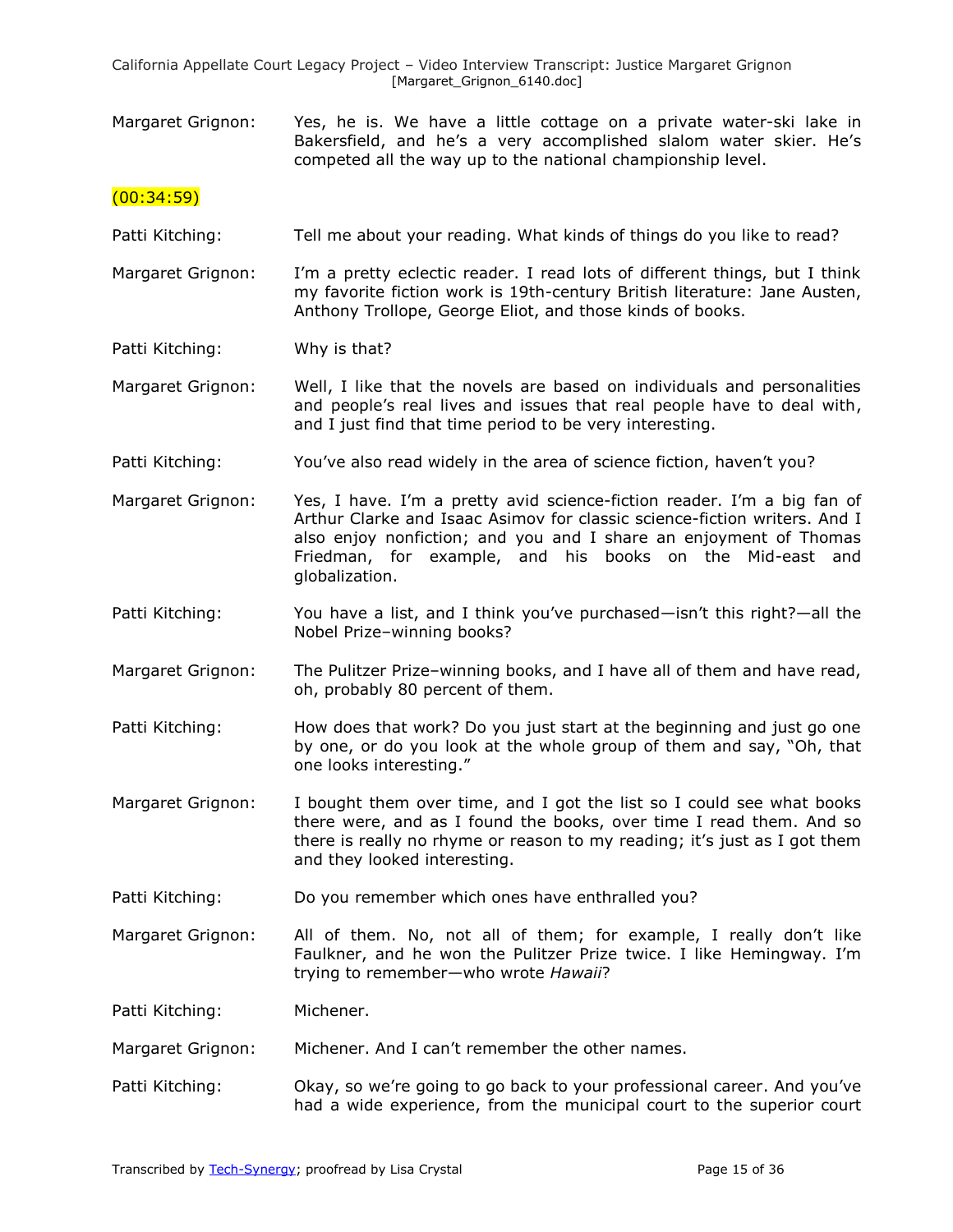and then the Court of Appeal. When you were on the Court of Appeal, the records show that you wrote 2,212 court opinions and that you published 156 opinions and that you had 18 dissents; and that's quite a large body of work.

Do you think about all of those cases that you were involved with and think, how did I deal with all those issues, all those problems, and all those cases? What does it feel like to have such a big body of work?

- Margaret Grignon: I think that's one of the best advantages or the rewards of being a Court of Appeal justice, is to have your work mean something not just to the litigants in your particular case, but to be important to the development of the law in the state of California and have cases out there that have meaning not just now, but to go on for years and years. And I think that's a very important reward of the job, and I'm very grateful to have had that opportunity.
- Patti Kitching: Did you realize that you were doing that when you were authoring those opinions?
- Margaret Grignon: Yes, I took the responsibility very seriously. And when I published a case I knew that it was important and that it would impact many cases besides just the case I was working on; and so I always had in the back of my mind that it was a tremendous responsibility, to do the best job possible.
- Patti Kitching: Were you interested in every single word in the opinion, knowing that people in the future would be looking at that opinion and looking at every single word to try to determine what that meant or what that phrase meant?
- Margaret Grignon: In the published cases I was very careful. And actually, I wrote every single one of my published cases myself from scratch and spent a lot of time making sure that it said just what I wanted it to say and no more than I wanted it to say, and to try to think about ramifications outside of the particular case—because the litigants, of course, aren't very interested in those kinds of ramifications.

## $(00:40:16)$

So you have to think of them yourself—is there something about this case that might impact some other area of the law?—and try as much as you can to have those things in mind when you're writing it and editing it.

Patti Kitching: So to anticipate unintended consequence of your cases?

Margaret Grignon: Yes, if you can. Sometimes, of course, they have unintended consequences that you didn't think of. *[laughing]* 

Patti Kitching: And that none of the attorneys helped you think of. Did you have a judicial philosophy that you could identify?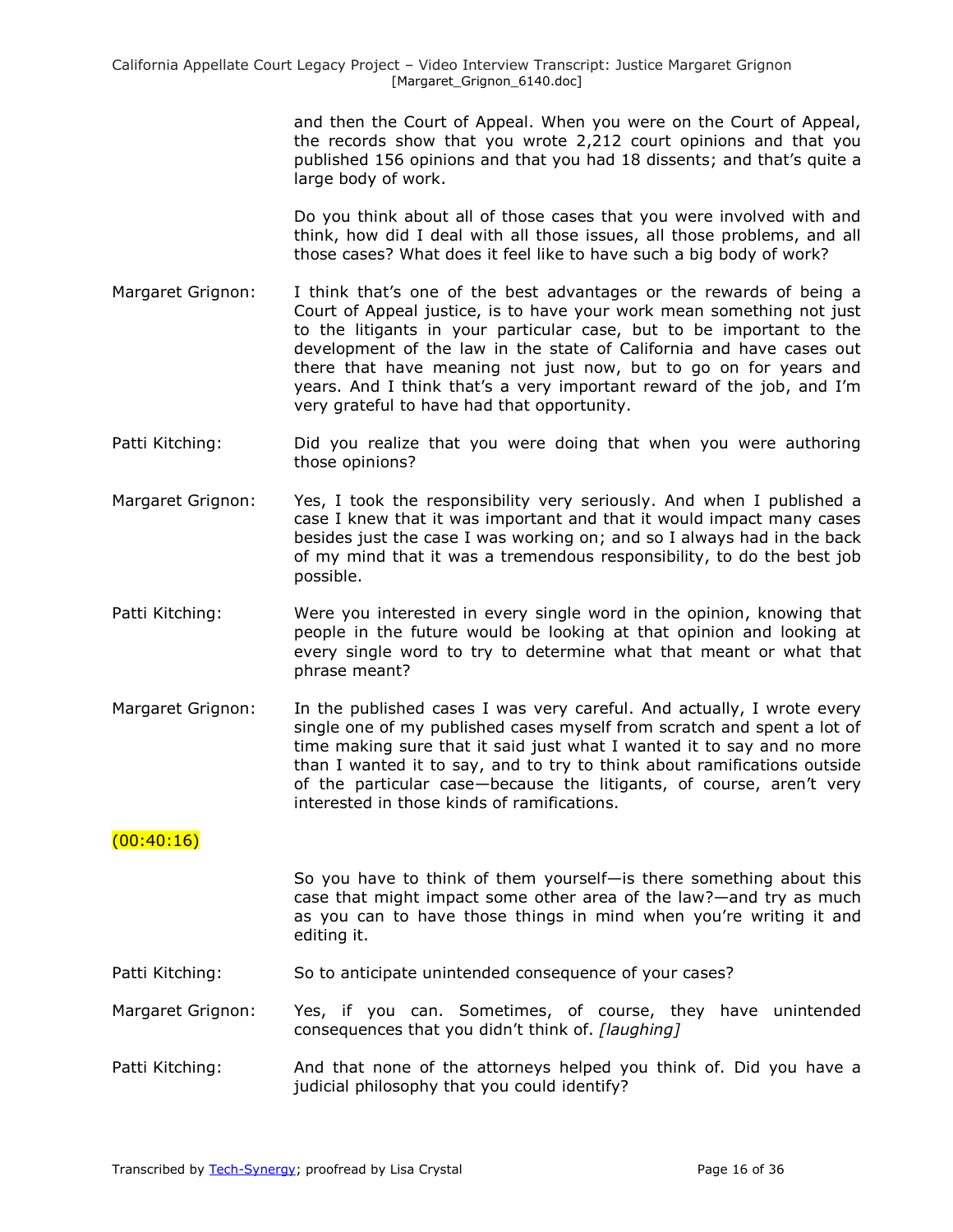Margaret Grignon: Yes, my judicial philosophy is what I would call conservative, in that I take very seriously the role of the appellate justice—and that is, to review the cases that come before us, applying the appropriate standard of review and arriving at a decision based on that standard of review and the facts and the record and the law that exists. It's not the job of a Court of Appeal justice to retry the case or to take the place of a trial judge; and similarly it's probably not the job of the Court of Appeal to take the place of the Legislature.

> There are some situations where there are gaps in the legislative scheme, and in order to decide your case you have to fill in those gaps; but you should do that only when necessary and in a way that fulfills the intent of the Legislature, if you can discern it.

Patti Kitching: Looking at something like abuse of discretion, is there a difference or ... let me say, the practicing lawyer, which you are now, probably relies on that standard of review and relies on the Court of Appeal to follow what, really, abuse of discretion might mean and not insert their own view.

> Is that true? As a practicing lawyer you depend on the Court of Appeal to follow that rule in particular—I mean, one of many rules, but that one would seem to be important to the practitioner, if you like what the trial court did.

Margaret Grignon: Well, that's right, and I think that because the trial court is there in the situation and has much more information than might show up on the record in the first place; and secondly, the way our judicial system is structured, the discretion is to be exercised by the trial court and not by the Court of Appeal.

> So the question is not whether we might have done something different than the trial judge did on the basis of what the record looks like, but whether what the trial judge did is reasonable and therefore should be affirmed, even if we would have done something different.

- Patti Kitching: So it's important for the practitioners for the Court of Appeal to follow the rules it's supposed to follow as well, right?
- Margaret Grignon: That's right. Otherwise, the law is totally unpredictable. I think one of the worst things that can happen for lawyers, as well as the Court of Appeals, is for lawyers not to know what's going to happen when it comes to the Court of Appeal. So therefore every case has to be appealed, and you hope you get the losing party, and the trial court hopes they get a Court of Appeal panel that thinks that they should substitute their judgment for that of the trial court and arrive at a different decision. And it becomes very unpredictable, and that's not the way the law should be.
- Patti Kitching: While you were on the Court of Appeal, do you remember when you first got to the court in 1991, how many women were here?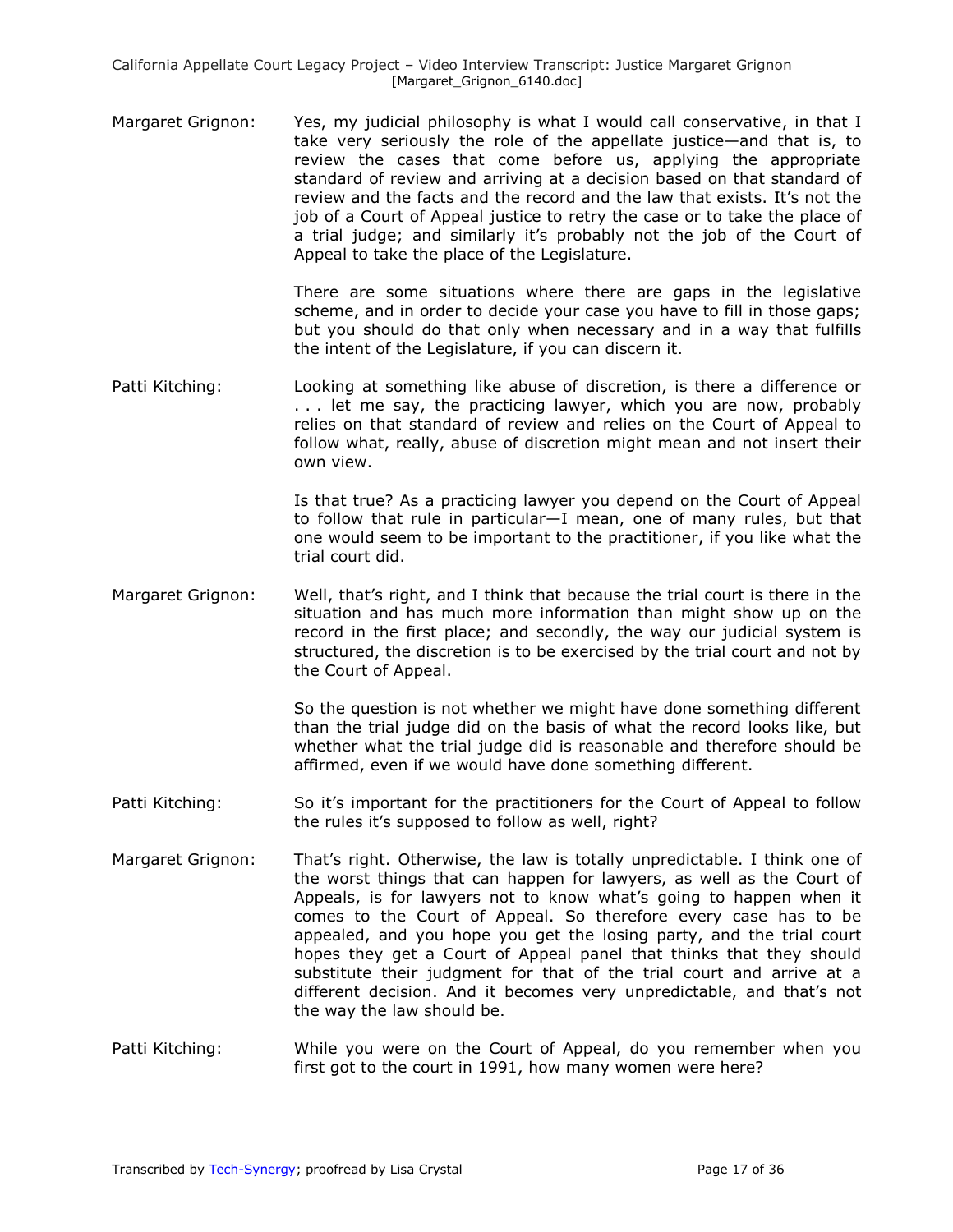- Margaret Grignon: Miriam Vogel and Vaino Spencer were in Division One; there were no women in Two; Joan Klein was in Three; Arleigh Woods was in Four; I was in Five; no women in Six.
- Patti Kitching: So about the same, other than adding Miriam Vogel from when you were here as a law clerk?
- Margaret Grignon: That's right, and Mildred was in Seven. I think that's right. You add Miriam Vogel, and that was the only other woman, I think.
- Patti Kitching: Not much of a change since the two of you were here as law clerks. When you came as a justice, what division were you appointed to?

## $(00:45:03)$

Margaret Grignon: I was appointed to Division Five.

Patti Kitching: Who were your colleagues on Division Five?

- Margaret Grignon: Paul Turner was the presiding justice—he actually became the presiding justice on the same day that I became an associate justice—and then Herb Ashby and Roger Boren.
- Patti Kitching: Do you remember your confirmation hearing with the Court of Appeal?
- Margaret Grignon: Yes, I do. As I said, Paul was confirmed on the same day, so we had our confirmation hearings on the same day. At my hearing it was very interesting that my criminal procedure professor, Mike Lightfoot, had been the person in charge of my Jenny Commission rating, and so he had very nice things to say about me; that was a very nice report from him. And it was a nice person from my past to come in and speak about me. Joan Klein spoke for me, and I think maybe John Major, who was the presiding judge of the San Fernando district, who would have been my presiding judge.
- Patti Kitching: Does that date stand out in your memory as a new day in your career?

Margaret Grignon: It was tremendous; I think it was one of the best days in my life. My parents had moved to Costa Rica by then, and they surprised me and flew up for the hearing. I remember that we took everyone out to a lunch at the Pacific Dining Car. My children were there; it was very nice.

- Patti Kitching: Did they have any orientation for a new justice?
- Margaret Grignon: I don't remember them having an orientation. I know we had orientations for municipal court and superior court—which I went to, of course—and Judges College before I came to the Court of Appeal. I don't remember any orientation.
- Patti Kitching: You just kind of sat down and they started handing you cases? *[laughing]*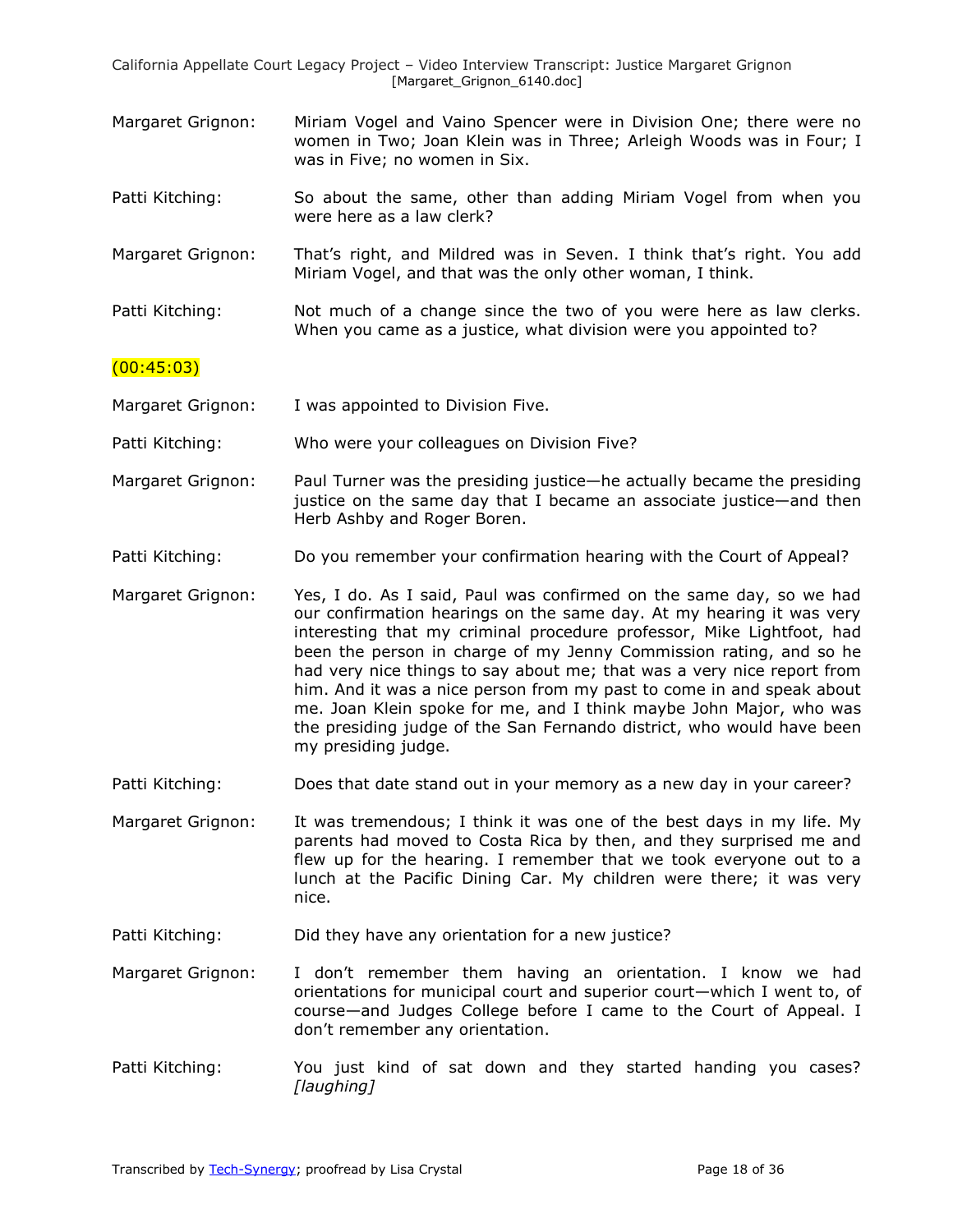Margaret Grignon: *[Laughing]* Well, I walked into my chambers, which had 40 cases sitting on the shelf.

Patti Kitching: Why was that?

- Margaret Grignon: I'm not sure. Either there was some backlog or maybe we'd been missing a justice for some period of time. I'm not really sure, but there were certainly 40 cases to start.
- Patti Kitching: So then what did you do with 40 cases?
- Margaret Grignon: I just started in, and actually I was able to get completely caught up by the end of the first year; so I had those 40 cases and whatever other cases we were assigned that year. And basically after that, for the most part Division Dive stayed pretty current throughout the 14 years I was there. Some years, staying current was writing 180 majority opinions a year per justice, but we did a pretty good job of staying current after Paul and I came onboard.
- Patti Kitching: So the caseload of the Court of Appeal ebbs and flows, is that right?
- Margaret Grignon: It does. Actually, it looked like it was only going to flow for a while. It started out probably at about 140, and ultimately it was up to 180 for two or three years, and then more towards the end. It ebbed considerably by the 12th, 13th, 14th year.
- Patti Kitching: What do you think caused the differences in the caseload?
- Margaret Grignon: To some extent it was because we got more judges. Division Eight was added, a new justice was added to Division Seven and maybe Division Six; I'm not sure. And I think the caseload just diminished from the superior court. There are lots of reasons for that, but I'm not fully sure what they might be: fast track, ADR, other reasons why, the expense of litigation, all kinds of reasons why the litigation in the superior court has diminished.
- Patti Kitching: Was there any kind of culture on the Court of Appeal when you were first appointed, like this is the way we do things?
- Margaret Grignon: Yes. *[laughing]*
- Patti Kitching: What was that like?
- Margaret Grignon: Well, it's interesting. For example, we had the central staff at that point. So there was a whole bunch of lawyers; I don't remember how many, maybe as many as 12 or more who were supposed to do all of the "routine" criminal cases. And they had this set pattern for how they did the cases, and it was pretty, in my view, unreadable and not very useful.

#### (00:50:07)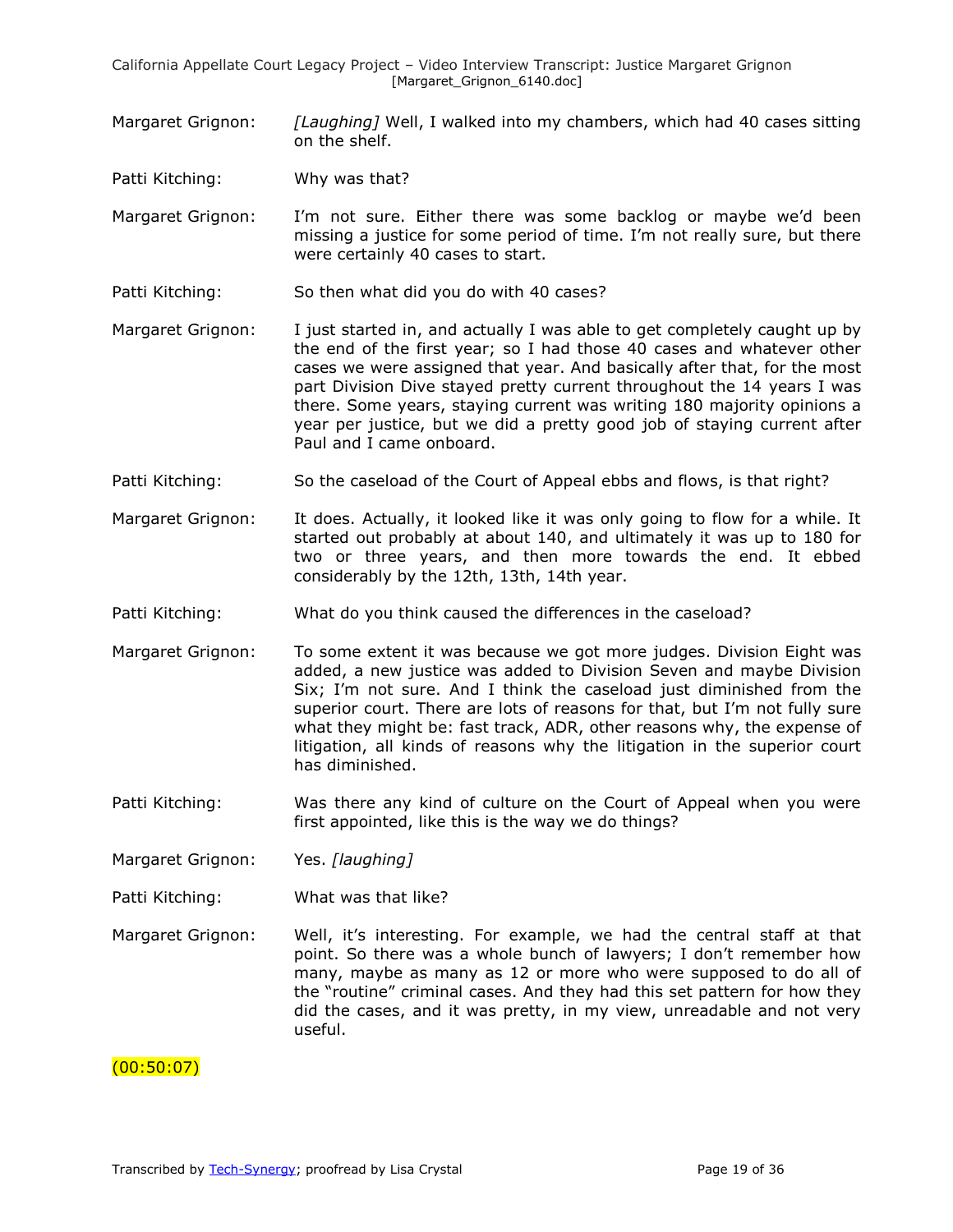> So I worked with some of the other new justices to get that system changed. We were actually able to distribute those attorneys to chambers and the cases were then divided into chambers and the justices were in charge of all the cases and not just the ones that didn't go to central staff.

- Patti Kitching: There was a lot of discussion before that change was made. *[laughing]*
- Margaret Grignon: Years, I would say, yes, of discussion as to whether that was what we should be doing—wasting our time on routine criminal cases, whether the attorneys could be used better in that way. It seemed to me that you had very experienced people in central staff who were working on the most routine cases, so we were not utilizing their skills as well as we should, and that there was less oversight by the justices than perhaps there should be.
- Patti Kitching: So you were heard on those issues?
- Margaret Grignon: Yes, and others.
- Patti Kitching: And prevailed. How about this idea? Certain issues seem to be in the Court of Appeal for years and years; what about tentative decisions from the Court of Appeal? The Riverside court does that and has done that for a long time; has that been a controversy around this court?
- Margaret Grignon: Yes, actually I think it's a controversy in every court except to the Riverside court, and they've adopted the procedure and seem perfectly happy with it. The other justices and the other districts, I think, feel that it would be detrimental in two respects. One, it changes the nature of oral argument substantially so that it becomes more of the attorneys arguing against the tentative as opposed to arguing their case against each other. Secondly, it interposes a substantial delay in the decisionmaking process, because when the case is finished it has to go out to the parties and then with enough time before it is then placed on calendar. And it has to be done in a way that is respectable and complete enough so that you're fairly certain of the answer when you send it out. So I think it does add a month to two months to the decisionmaking time.
- Patti Kitching: So the Los Angeles court, Second District, has always decided not to do that, right?
- Margaret Grignon: That's right. Attorneys seem to like it though; from this perspective I will say that the attorneys seem to like it. Although I will say that I'm still not a fan of it even as an attorney, because I think it locks the court into a public decision that it may be a little bit harder for the court to back away from if you've somehow miraculously convinced them in oral argument that they've made a mistake.
- Patti Kitching: Especially in a high-profile case . . .

Margaret Grignon: Yes.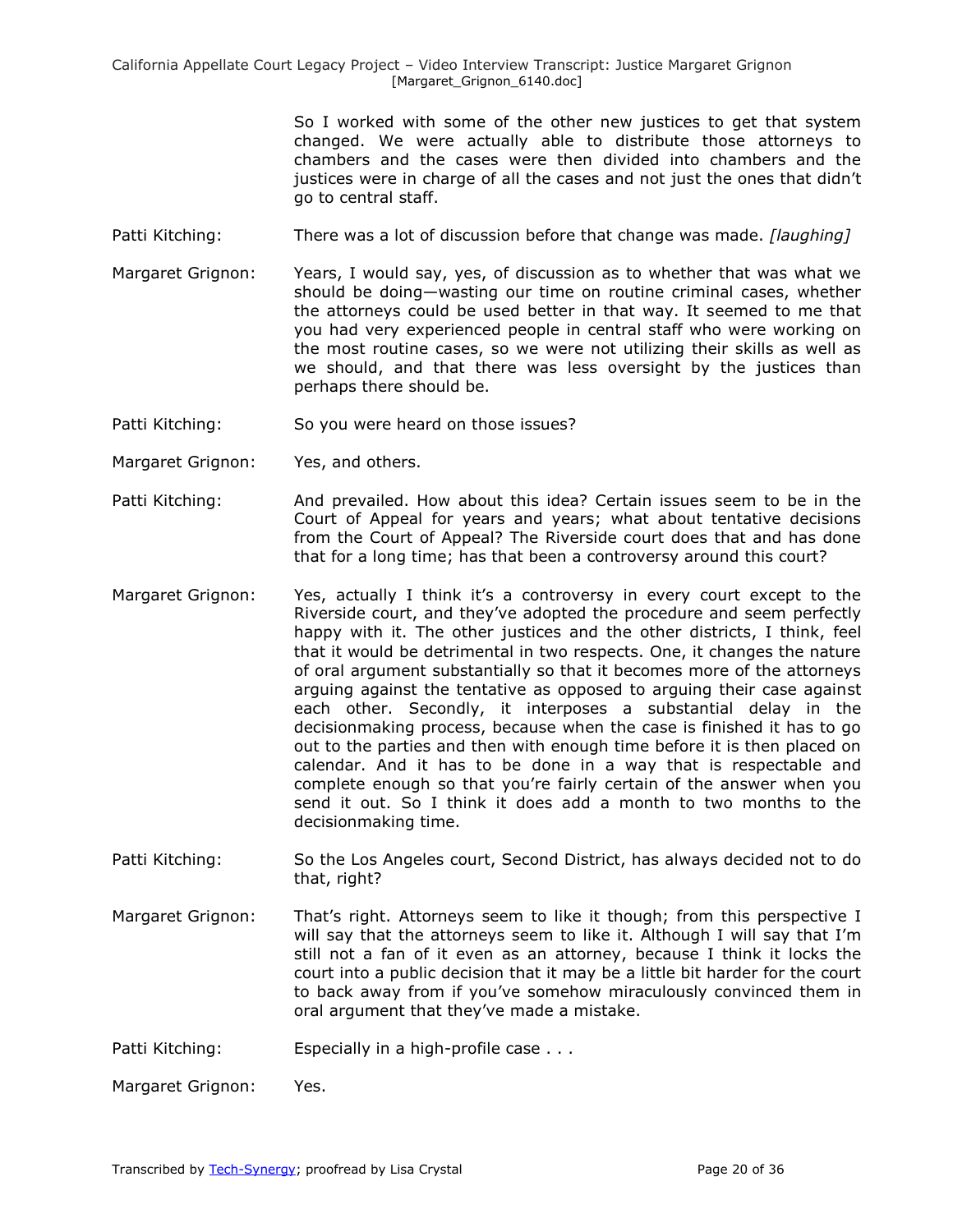- Patti Kitching: . . . . . where the press might be present for argument and the press would have a copy. How about memorandum opinions? That has been an issue around the court for a while. Were you instrumental in having that issue discussed around the court?
- Margaret Grignon: Yes, one of the projects that I was involved with as a Court of Appeal justice was the Appellate Process Task Force. And this was a task force that the Chief Justice started to look at the appellate process to see if there were some ways we could make better use of our resources.

At the time, we were in the 180 to 200 majority opinions per justice per year, and it looked like that number was only going to go up and that we weren't going to be able to get more justices to help us with the workload. So we were looking for ways to make the process a little more efficient.

And the memorandum opinion is not the kind of memorandum opinion that they use in the federal courts, for example, because the California Constitution requires that our opinions be reasoned opinions.

But it was a very short opinion, one or two pages, where only the relevant facts and the relevant law was set forth in a way that resolved the issues and let the parties know why the case was being decided the certain way without any extensive discussion going back to the Magna Carta or the U.S. Constitution in cases that warranted that kind of treatment.

- Patti Kitching: Did you file some of those?
- (00:55:00)
- Margaret Grignon: Yes, actually I filed many of those kinds of opinions that my colleagues signed. And I never had a case reviewed because the decision was too short or incomplete, and I advocated other justices using that procedure frequently.
- Patti Kitching: Generally the problem with judges is that they speak too long. Probably everyone would agree with that. How about this idea—another kind of controversial issue in the courts is to publish or not publish all cases. Your task force dealt with that too, didn't it?
- Margaret Grignon: We did, and we recommended against publication of all cases. And I think that is still the policy of the Judicial Council, although the most recent revisions by Justice Werdegar and her committee have indicated that probably more cases should be published. I think about 5 to 7 percent was the standard for publication rates during my 14 years, and I think my numbers probably fit into that.

But if you publish all the cases, then you would have a lot of cases that have nothing of any import in them. They just are routine factual situations applying routine law of no use to anyone other than the litigants, but it would require all the parties in all future cases to be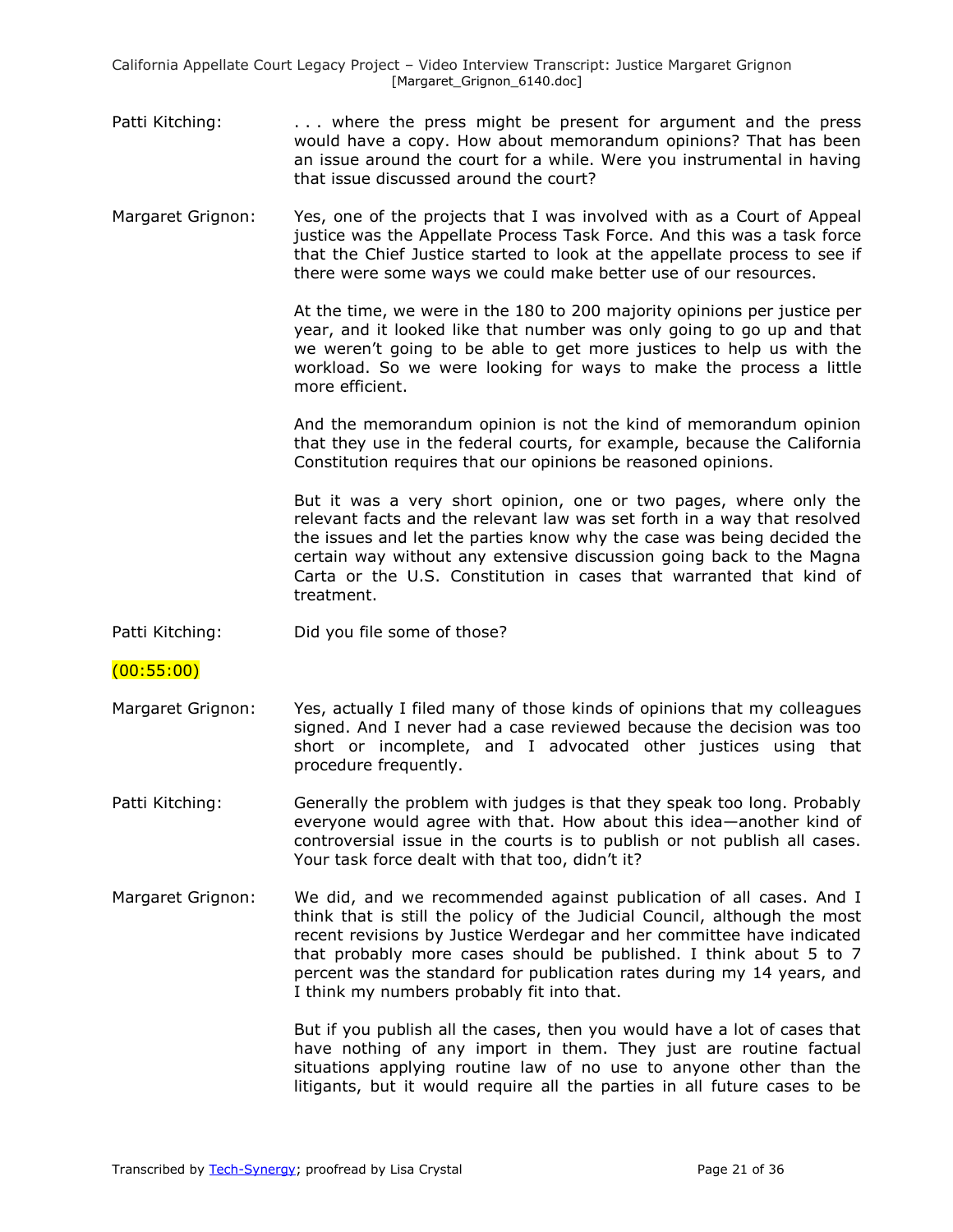aware of those cases and have access to them, because it would be part of the law of the state.

You can imagine what the books would look like if we had all of those cases. Most importantly, I don't think the people that are advocating publication of all cases really focus on the difference between a published and unpublished case. You know how much time we take on a published case to make sure that it is concise, well reasoned, and accurate; and in an unpublished case, we're very concerned that we arrive at the right result for the right reason, but we're not as concerned with the particular writing or that the statements may be overbroad or in some other way harmful to the evolution of the law.

- Patti Kitching: So people can get all of the opinions online anyway, is that right?
- Margaret Grignon: They can; they now can look at all of the unpublished cases online. And that is actually a very useful resource for a practicing lawyer; it lets you know, for example, how a particular panel might decide certain abuse of discretion issues, and then you're able to tailor your arguments in some way because of that.

Sometimes unpublished cases can point you in the direction of a line of authority that maybe you hadn't thought of previously, and occasionally there are unpublished cases that should have been published. And that's going to happen in any system where people have to make choices.

The fact that you have access to them is not quite the same as saying that they are precedential, and I think that is really the difference today. In other words, everything is available. So to that extent it is public or published, but whether it should be precedent or not is really the question.

- Patti Kitching: Since you were on the court for 14 years, I'm assuming you saw a lot of changes on the court during your period here. What kind of changes stand out in your mind?
- Margaret Grignon: From a legal standpoint, there are some cases that were almost nonexistent and then became very prevalent, and the opposite. For example, dependency cases were few and far between when I first started on the Court of Appeal and then subsequently became a tremendous part of our caseload. I don't know what the percentage is, but it is certainly a substantial percentage.

Other cases . . . I talked to someone yesterday about discretionary dismissal cases or five-year dismissal cases; there were lots of those in the beginning, and now because of fast track there are virtually none of those cases. Class action cases are much more prevalent now than they were 10 years ago. So there is just swings, I think, or ebbs and flows in various kinds of cases.

Patti Kitching: SLAPP cases and anti-SLAPP?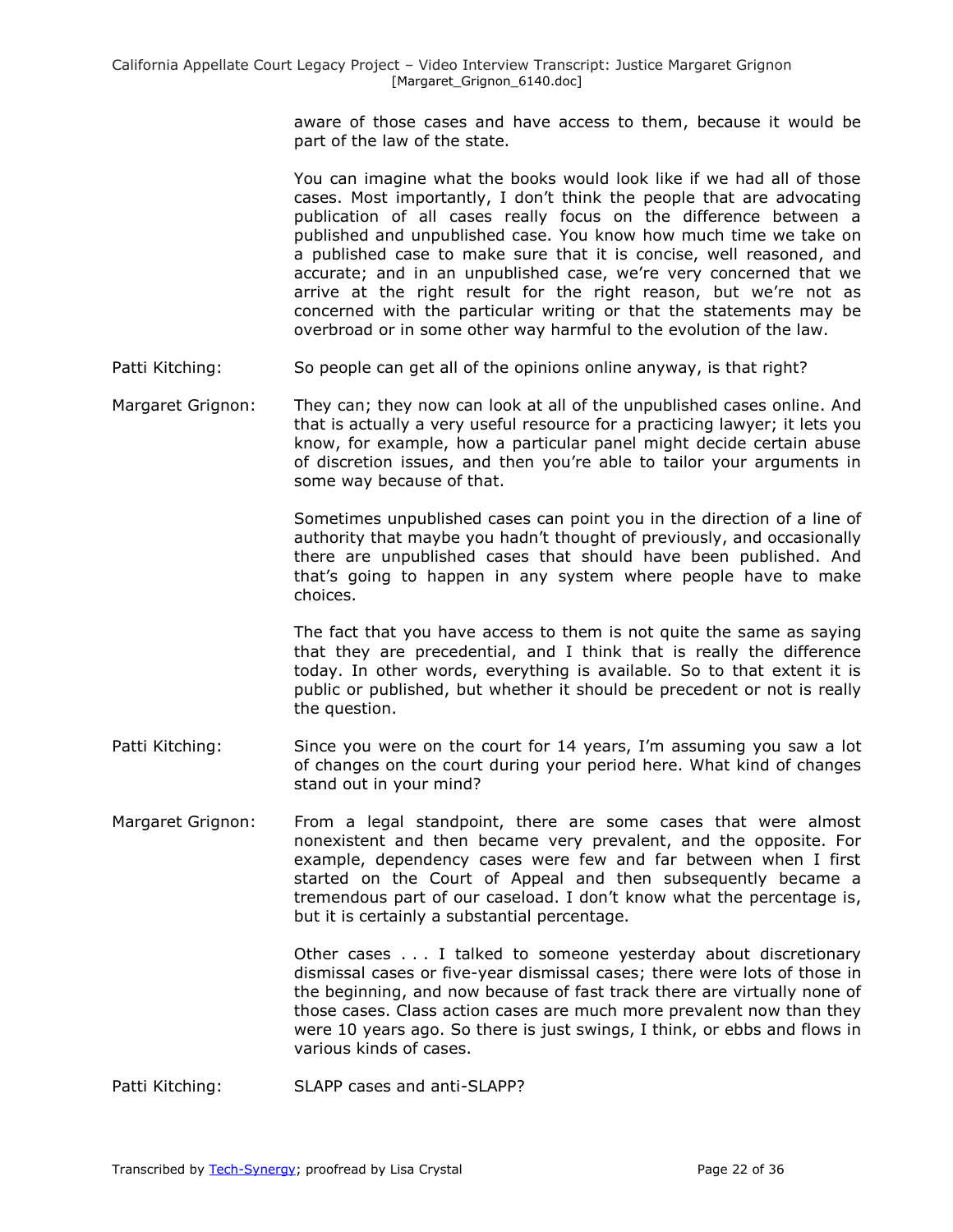Margaret Grignon: Yes, exactly.

David Knight: We just need to turn the tape. *[Pause in interview]* 

 $(01:00:06)$ 

- Patti Kitching: . . . . the rewarding thing about being a justice on the Court of Appeal? You mentioned that you had written published cases and they would be affecting the evolution of the law into the future. Are there other things that were rewarding about being on the Court of Appeal?
- Margaret Grignon: Yes, I enjoyed being with both the justices and the attorneys who worked with us and being surrounded by people who just wanted to talk about the law. *[laughing]* It's hard to find those people.

That there were so many colleagues and other people that you could walk into their chambers and start talking about insurance coverage issues or criminal issues and people would just be totally thrilled to talk about you with the cases, and knowledgeable, and helpful—it was really a joyful aspect of this work.

Patti Kitching: It's hard to think that actually that could be a job, isn't it?

Margaret Grignon: Yes.

Patti Kitching: That would be something that they pay you for to study, and especially for someone like you, who was so academic.

Margaret Grignon: That's right. It really was a joy; many times you have a case, you've read the briefs, you've read the record, you can't figure out what the answer is, and you just start delving in, researching, talking, and trying to figure it out. And there's just nothing better. *[laughing]*

Patti Kitching: *[Laughing]* It's an exhilarating feeling.

Margaret Grignon: Yes, it is.

Patti Kitching: What about the cooperation of other judges? And this would go to the muni court, the superior court, and the Court of Appeal. What about the helpfulness? I think you've just alluded to it—other judges trying to help each other and teach other. Have you experienced that? I know you have.

Margaret Grignon: Yes, I think in general most judges out there are willing to take their time and share their experience and help you out both . . . On the trial court bench, of course, a lot of what you need to learn is sort of recipes and cookbook kinds of things: What do you with this or what do you do with that?

> Judges both in your own court and even strangers are perfectly willing to pick up the phone and talk to you and help you. At the Court of Appeal it's the same—in your own division, in your own district, justices in other districts, it's a very, very collegial atmosphere.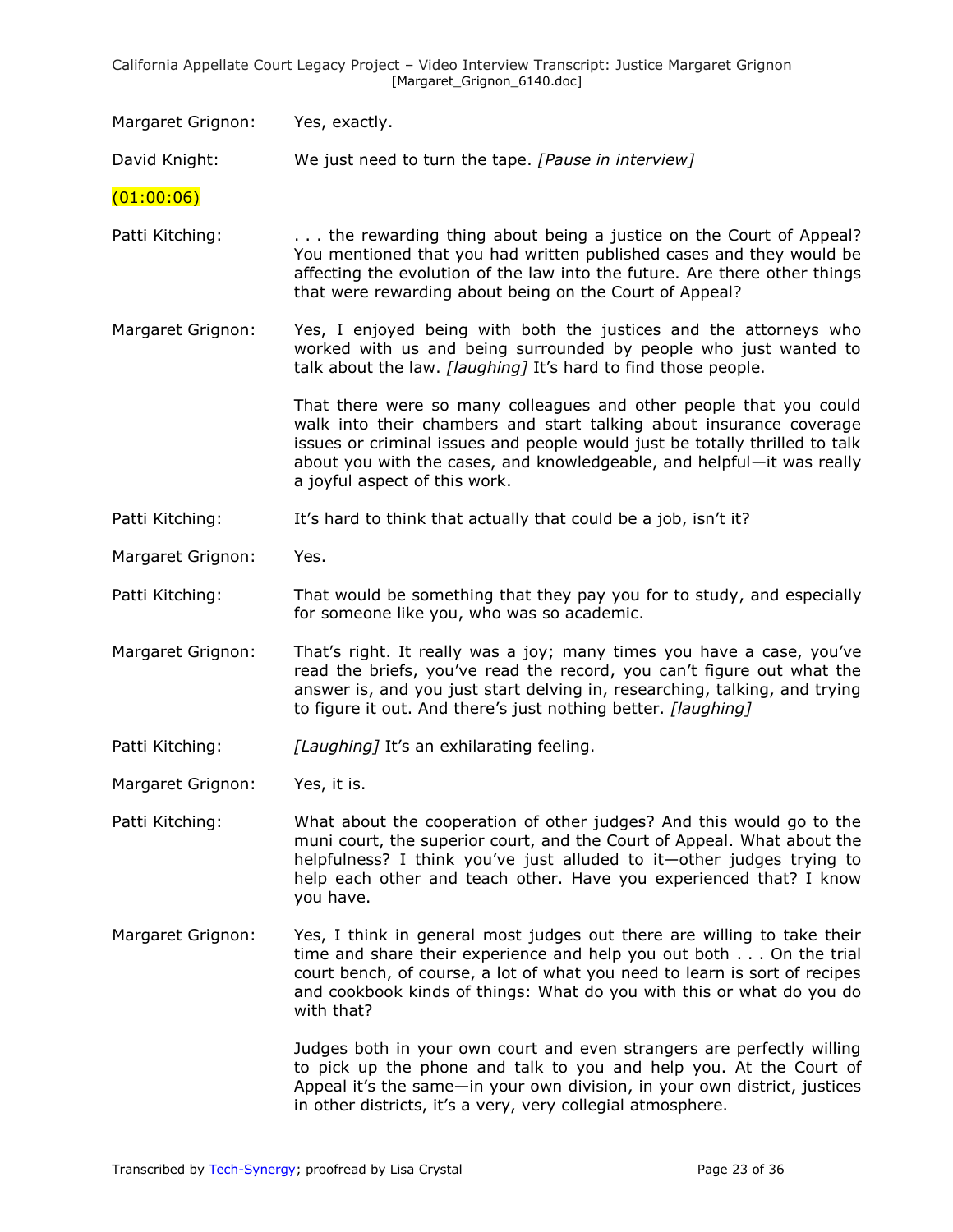- Patti Kitching: That's one of the things that's nice about becoming a judge; you're in its own community, the judicial community, where people all are in kind of the same boat, that they all have to solve all these problems and they realize that they need each other's help to do that.
- Margaret Grignon: Yes, and I actually still feel like I'm part of that community. And I speak frequently at educational programs for both trial judges and appellate judges. I feel terrific being back in the environment with my former colleagues.
- Patti Kitching: You spoke fairly recently at an appellate conference with Justice Werdegar. And what kind of speeches have you made to the trial courts?
- Margaret Grignon: I have spoken with Justice Gilbert on several occasions on writing. We have our show that we take on the road and help trial judges with their writing skills. I have spoken on statement of decisions to the trial judges and just other general kinds of legal programs like that.
- Patti Kitching: You're also speaking to lawyers in the community, is that right?
- Margaret Grignon: Yes, I make a fair number of MCLE presentations in October. In October I made two presentations on recent cases involving attorney-client privilege, and I've spoken on summary judgment motions; and so I do a lot of that.
- Patti Kitching: How do you have time to do all that?
- Margaret Grignon: I don't know. *[laughing]*
- Patti Kitching: You're very efficient. I know that you've mentioned lots of your experiences on the Court of Appeal. What was the most challenging thing about being a justice on the Court of Appeal?
- Margaret Grignon: At some points it was workload. Our division attempted to get all of our cases decided as they were ready, and so you might have 16 to 18 cases a month, just a tremendous workload. At other points we didn't have that kind of workload.

## (01:05:06)

The other challenges are, you know, sometimes it's very difficult to figure out what the right answer is, and when it's not clear, and so you have to make some choices and arrive at a decision. It's a burden and a responsibility to figure out those answers where it isn't just in the book and you can just pick it out and apply it. So that was certainly challenging; and of course, that's one of the aspects you like about the job, is that it's challenging and tests you.

Patti Kitching: You've had a lot of experience doing it by the time you get to the Court of Appeal, so you've seen many, many situations and perhaps can extrapolate from those situations?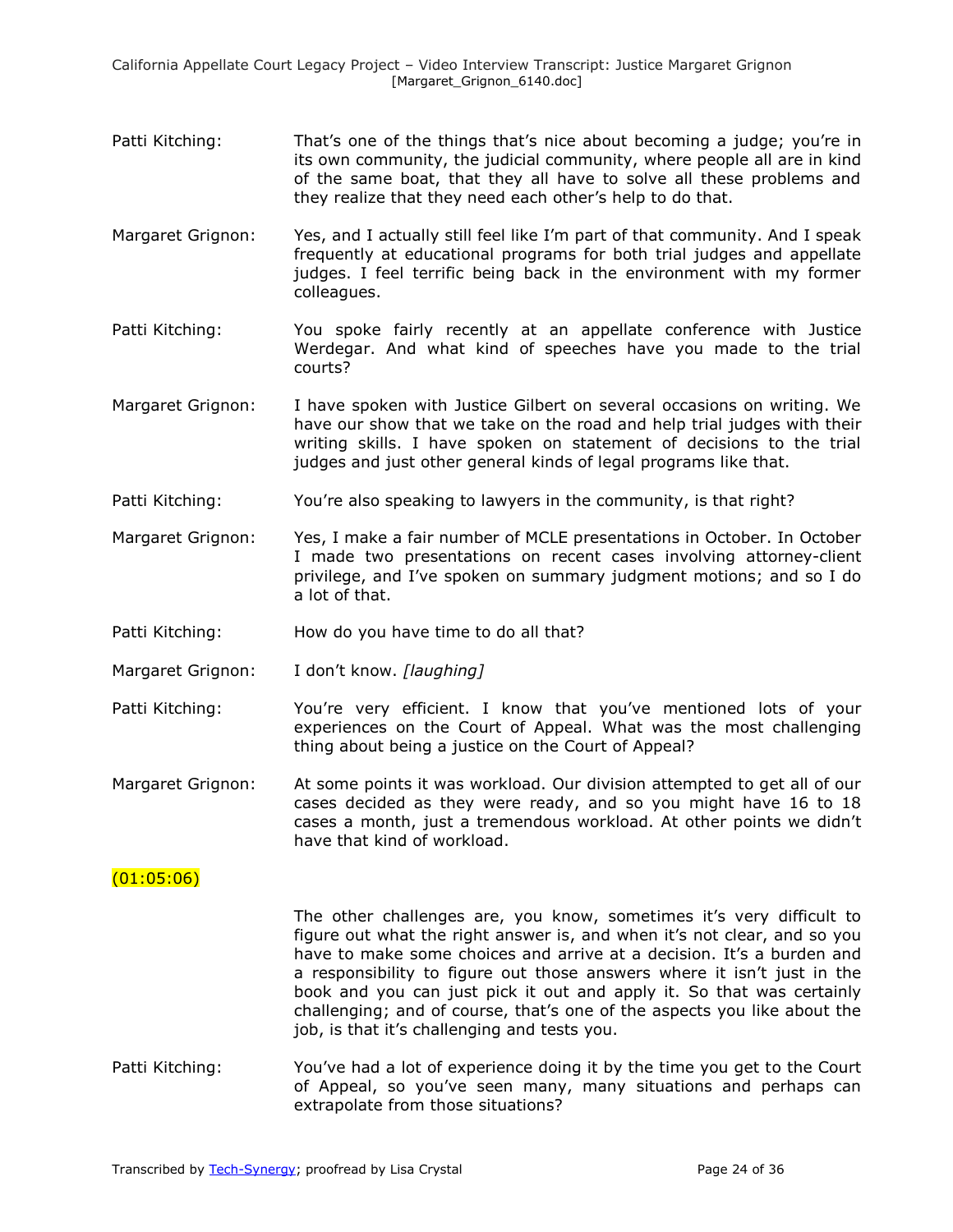Margaret Grignon: Yes, and I think, when I look back on my 20 years as a judge, I think there is just no substitute for the experience that you get from that. Just the sheer numbers of cases and situations, and factual scenarios, and legal scenarios, you have a tremendous body of knowledge in your brain.

> Frequently I'm always surprising people at work. I'll say, "You know, there's something about that. I know that there's some law on that, and we can find it." Or "I haven't had this question before, but there is this other analogous area, and I think that might be useful in trying to figure out what the right answer is." I just think that the 20 years' experience on the bench is just invaluable.

- Patti Kitching: Can you compare being on the trial court versus being on the Court of Appeal?
- Margaret Grignon: Yes, the trial court is much more immediate. You have people in front of you. You're impacting their lives. You're sending them to prison or jail. You're deciding what's going to happen to their children and their belongings. You're deciding whether they're going to be evicted from their residences. And you have to do all of this quickly. You can't say, "Come back in two weeks and let me think about it," or the rest of your cases won't get done. So in some ways, it's very fulfilling to have this immediate impact on people and be able to handle things where you can see that there's a result.

One of the examples is in the Antelope Valley, for example, we were fairly strict on driving under the influence; and because it was a small community, the word goes out and actually people know. They know that if they drive under the influence in Lancaster or Palmdale, they're going to show up in front of one of the judges and they're going to go to jail. So you can see that you have a much more immediate impact on people.

At the Court of Appeal, you have a more lasting impact on more people. I always say, "You never got to see real people." I mean, our calendars are lawyers and you rarely get to see even actual litigants, and so it's a little bit more distant; but on the other hand, it's more considered, more intellectual, and more satisfying in that regard.

- Patti Kitching: And you have more help, is that right?
- Margaret Grignon: And you have a lot more help. At the end we had three research attorneys in chambers, and that's a lot of help to . . . You can send off your attorneys to go down this path and research something to the nth degree until you're satisfied you've looked at everything.
- Patti Kitching: I guess everyone would have certain expectations about being on the Court of Appeal. Were your expectations the same as the reality of being on the Court of Appeal?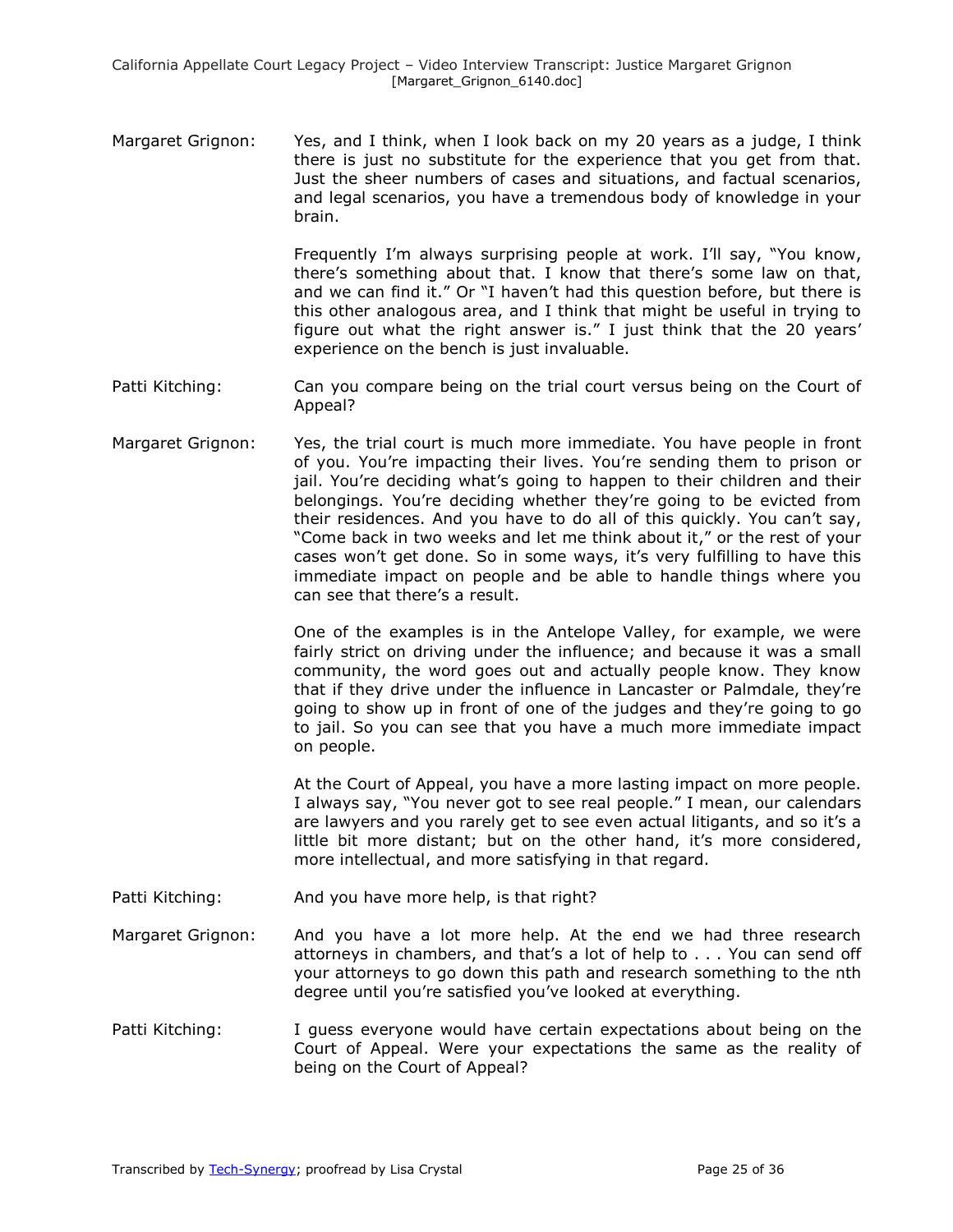- Margaret Grignon: I think that they were, probably because I had been at the court for one year, so I had that year's experience already. In addition, I just . . . And I had actually, as a municipal court judge I had sat for a few months as a justice pro tem with your division, Division Three. So I had a fair amount of experience, and it was pretty much what I thought it would be. I think I probably didn't imagine how much the workload would be over time, but—
- Patti Kitching: Do you think you changed as a judge between the years of 1991 when you came to the court and 2004 when you left the court?
- Margaret Grignon: Yes, I think that when you become a judge, even at the municipal court level, the job changes you. It changes you and makes you more thoughtful. It gives you more experience. It makes you more aware of the significance of what you're doing.

### $(01:10:09)$

In general, it just makes you realize how important and how much trust is being placed on you. So that responsibility is very heavy, and it becomes heavier, and I think it changes you as a person. In addition, you just become more experienced, and so you know a lot more; and the more you know, that also changes you.

- Patti Kitching: You wrote 2,212 court opinions and published 156; what were some of the most important cases in that group of cases?
- Margaret Grignon: I thought about that, and I'm not certain that I would pick out any particular case. I looked at the notebook that was provided of the cases and I saw a pattern. I tended to write published opinions in procedural areas. I was very interested, I think, in how the system worked, how it was supposed to work, and letting the lawyers and the litigants know what the procedure was so that they could comply with the procedure and not run afoul of waivers or forfeitures that they were unaware of.

So I have a lot of cases in the procedural area. Attorney fee issues seemed to come up a lot in the cases that I worked on. In retrospect, as a lawyer now, I see the cases that I wrote that have the most lasting impact. One of those, for example, is *Myers v. Interface,* which is a case involving an indemnity provision and as to whether that constitutes an attorney fee provision or not.

That case comes up all the time. Some of the attorneys have come to me with my case called *Downs*, which was a case having to do with disability discrimination; so that's another area. Frequently the malicious prosecution issues come up.

Actually, my cases, I think, pushed the Supreme Court in the direction opposite from the one I wanted to take. The very first case that comes to mind is *Crowley v. Katleman,* and in that case it had to do with whether a malicious prosecution cause of action could be brought where one cause of action was brought without probable cause even though four other causes of action may have had probable cause.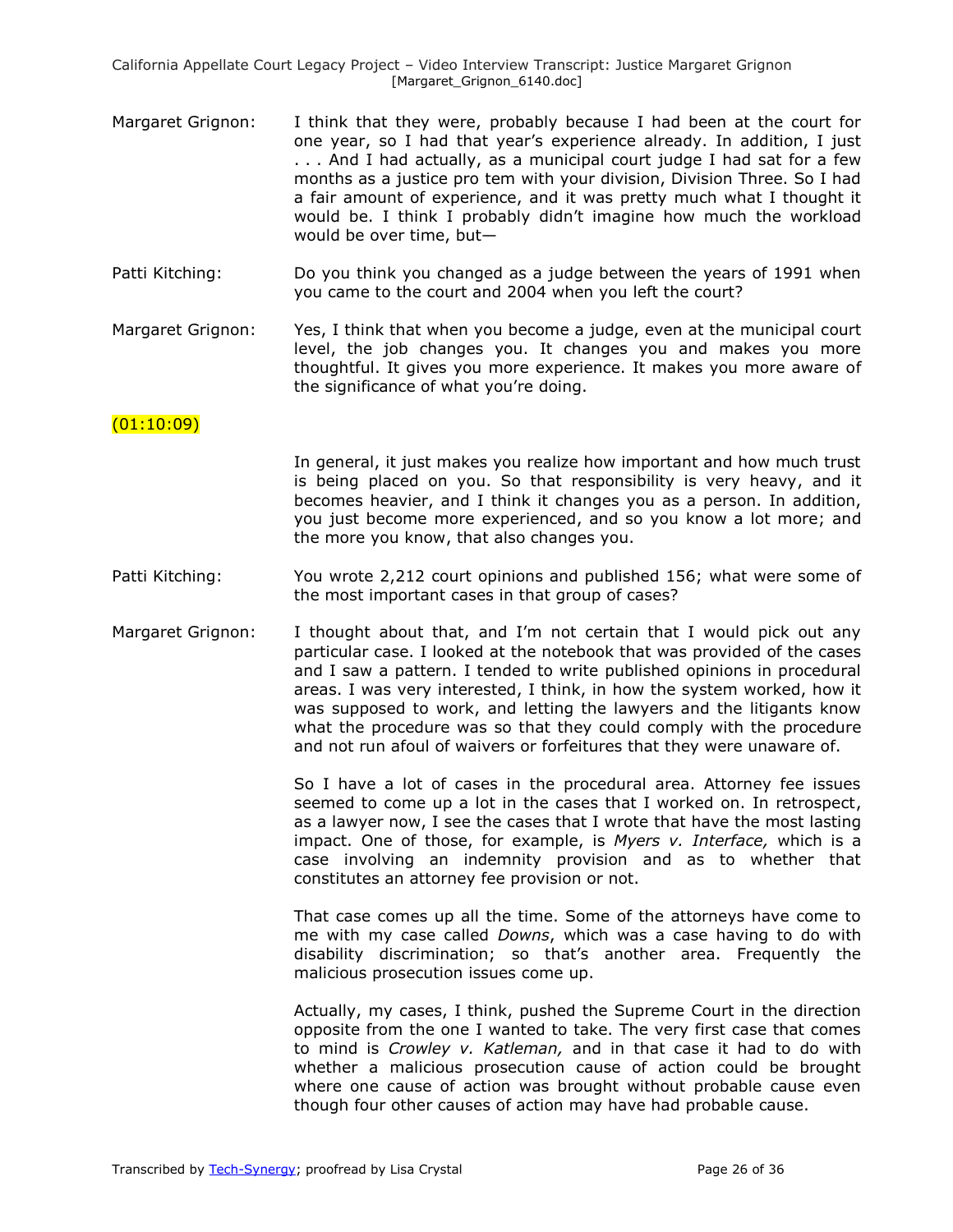In *Crowley v. Katleman* I wrote an opinion that said that I'm constrained by the *Bertero* case to say that one cause of action is sufficient, but if I was writing on a clean slate I would say that that was not the right rule.

So I was very happy that the Supreme Court granted review in that case. I thought, "Oh, good, they're going to do what I want them to do.‖ And they granted review and reaffirmed the *Bertero* decision, and so only put an exclamation point on the rule that we already had.

In another case like that, *Zamos v. Stroud*, I wrote a dissenting opinion where I agreed with Dennis Perluss in one of his cases having to do with another malicious prosecution issue. So I wrote the dissent and the Supreme Court granted review, and once again I'm thinking, "Oh, good, we're on track to get the right rule here," and they ended up adopting the opposite rule that I wanted them to have.

Sometimes your work ends up with a rule that's different than what you anticipated. A couple of cases had some impact at the time. One was *Donahue,* a case involving marital status discrimination and whether an individual who rented property could discriminate on the basis of marital status.

I dissented in the case. And that case ultimately went up to the California Supreme Court and has been seen in the literature, and it's a very significant issue.

# $(00:14:53)$

Another case similar to that is a case called *Ehrlich v. Culver City*, I think, which had to do with land development fees and whether they could be imposed or not. And that case actually went all the way to the U.S. Supreme Court, and there has been considerable writing about that case in the literature.

- Patti Kitching: It's nice to have the whole history of all the cases you decided in this notebook, isn't it?
- Margaret Grignon: That was really a terrific benefit of this interview, and it was very nostalgic. I was reading the cases and some of them you don't remember and others, you know, you think, "How did that turn out?"

For example, the only thing that the notebook does not do, it says, "Review granted," but it doesn't ever say what the Supreme Court did with it. So this morning I was actually looking up some of the Supreme Court cases to see whether I was affirmed or reversed.

One of the other things that has changed is that the Supreme Court used to de-publish cases much more frequently than they do now. So in my early years there were more cases that the Supreme Court depublished; in the later years there's virtually none of those.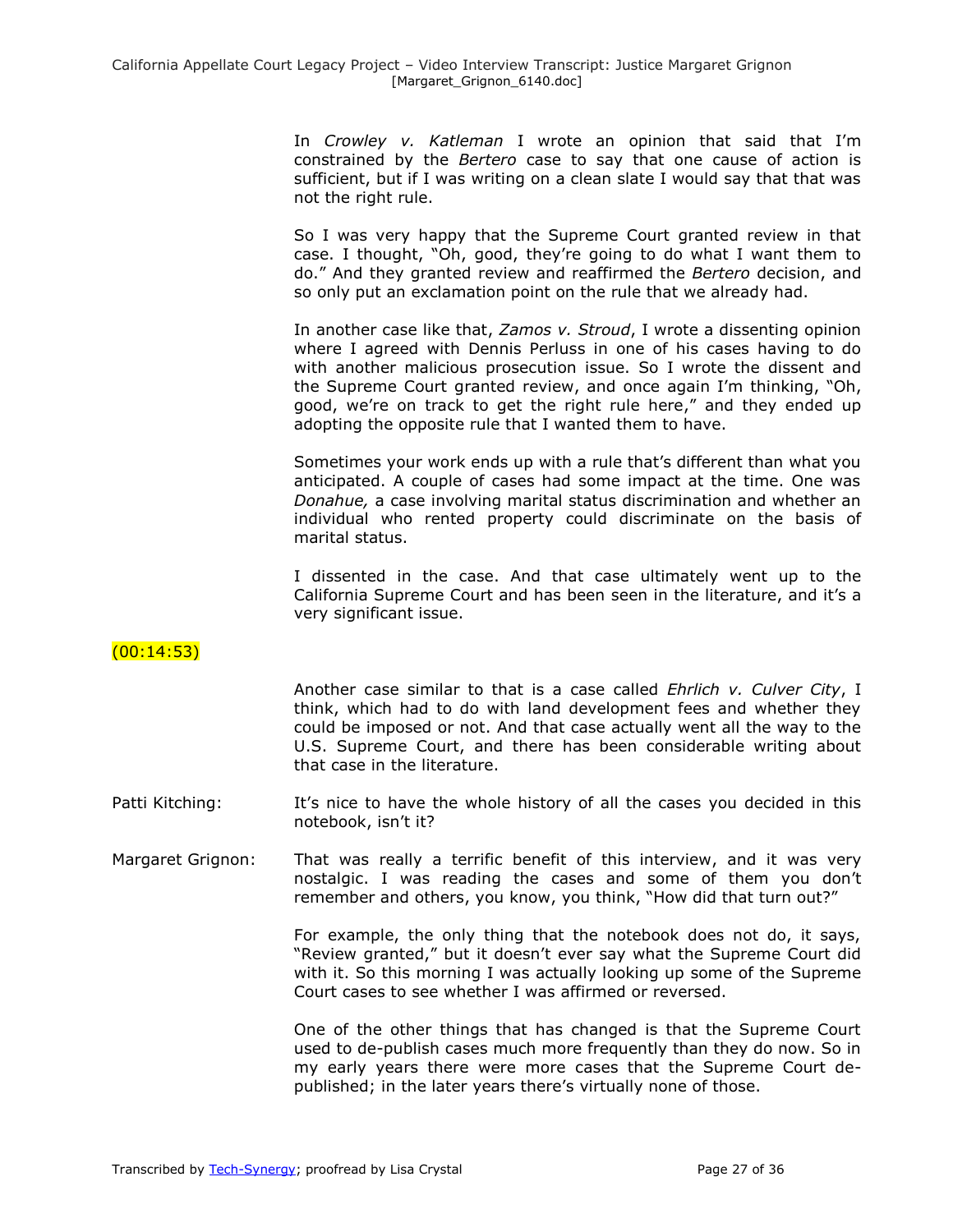- Patti Kitching: Now, while you were on the Court of Appeal you were the chairperson of the Rules Committee and you're talking about procedural guidance to lawyers. That was tremendously important to lawyers, to have clear rules from the Court of Appeal as to what procedures they needed to follow to file their grieves and be heard by the Court of Appeal.
- Margaret Grignon: Yes, I did the work here, and also I was on the Appellate Advisory Committee of the Judicial Council, and we did a lot of the court rules out of that committee. And for some reason I like doing work with rules, and it's an area where you can impose common sense on a lot of areas where things have just developed sort of helter-skelter.
- Patti Kitching: Well, it seems like it would fit in with your idea of "procedure is important when you're dealing with legal issues and you're bringing them to a court." People know what the rules are and they have a better chance to be heard, and maybe the case is in better shape when it gets here and everyone can deal with it in a more efficient way?
- Margaret Grignon: Yes, I think you're always better off if the parties and the litigants know what they're supposed to do. And if they clearly know what they're supposed to do and the rules make sense and they're accessible, then when the case comes to the Court of Appeal, all you're interested in is the merits; and that's really what it should be in most cases.
- Patti Kitching: Let's talk about opinion writing for a minute. You said that you learned a great deal from Justice Thompson about opinion writing. When you were writing opinions for the court, what were your goals? I think you've touched on them a little bit: clarity, conciseness, accuracy. What were you thinking about when you were writing opinions? Because opinions can have a lot of different uses: they can educate, they can decide the case, they can point to the future; all kinds of things they can do. What were the general things that you were thinking of when you were writing opinions?
- Margaret Grignon: Well, in the first place, you write an opinion so that at least one of your colleagues will sign it. *[laughing]* So you write an opinion that is, of course, accurate and not advocacy, but on the other hand is persuasive. You have to have a point of view, and you should demonstrate that point of view in your writing of the opinion throughout the opinion.

In other words, how you start it, in your facts, and in your legal discussion you should have a point of view and try and put forward that point of view. I'm not suggesting that you should prejudge a case or write a case simply to arrive at a certain decision; but once you've done the research, read the record, and you've determined for the most part what the appropriate result is, then your writing should focus on that.

The other thing I think is important for the reader, whoever the reader is—your colleagues, the litigants, or other parties—really need to know what you're talking about. So you need to start off by giving the reader a roadmap of your case. What is this case about? Is it a summary judgment motion, is it a trial, is it a demurrer? What are the facts that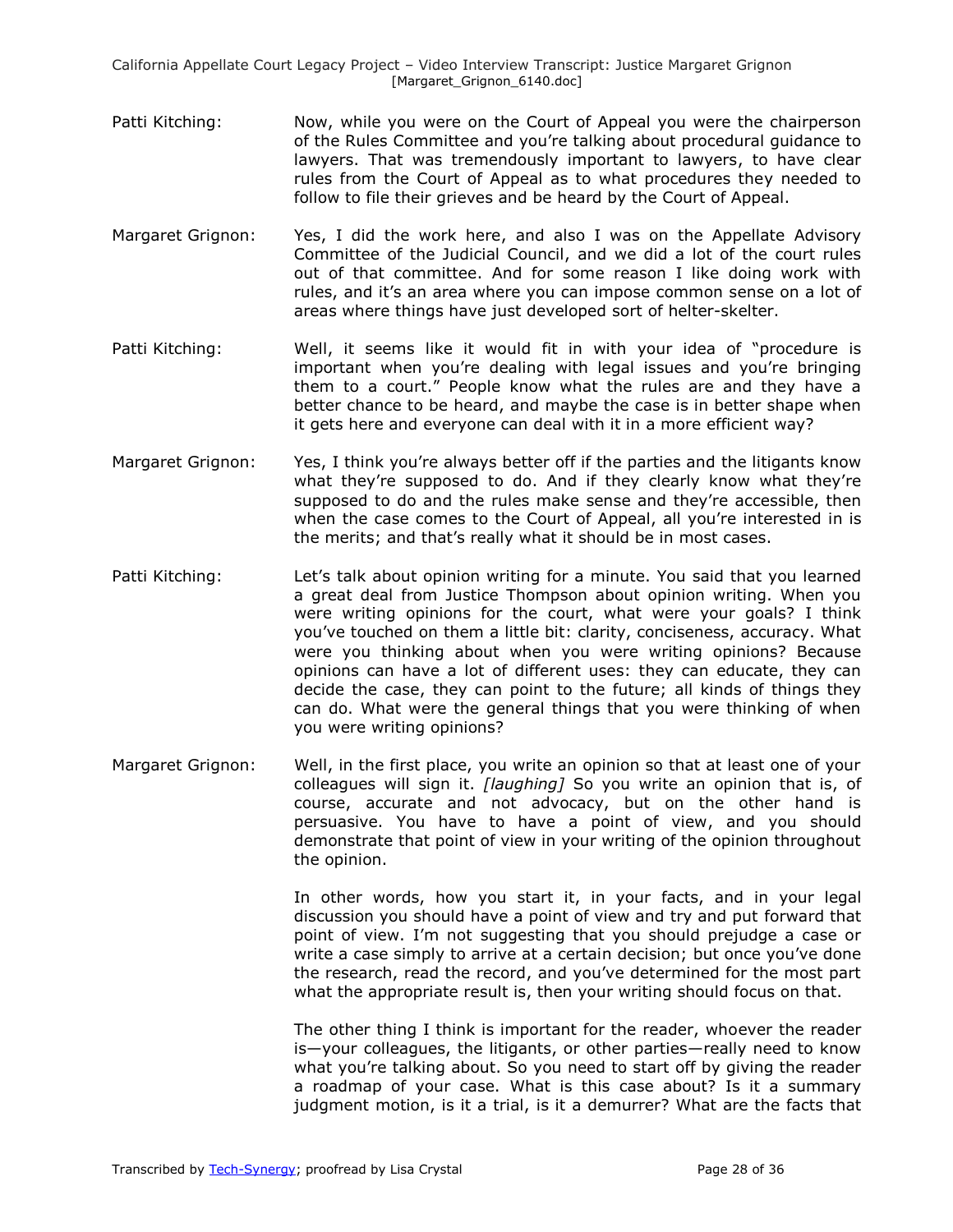you need to know? Is this is an employment case, is it a dependency case? What procedural posture and what large issues are going to be decided, and what is the result of that?

# $(01:19:52)$

Art Gilbert always has a very famous saying about opinions. He said, "An opinion is not a mystery novel. You shouldn't have to wait until the end to figure out who did it." [laughing]

So I think if you structure your opinions so that you let the reader know what's going to happen throughout the opinion, then when they read the opinion, they're reading in an informed manner and the facts and the procedure on the law that you tell them have some structure that they can attach this information to.

- Patti Kitching: I can see why you're a renowned speaker in this area. A lot of people writing opinions need to keep this in mind. Were you on any other committees of the AOC that we haven't talked about? Do you remember?
- Margaret Grignon: No, just the Appellate Process Task . . . Well, yes, I was. I was on some committee that had to do with, I think, all of the codes that were rewritten when the superior court and the municipal courts merged. Then many of the statutes had to be amended; I was on a committee that was involved with that very tedious process.

Then the Appellate Process Task Force and just in general on the Appellate Advisory Committee; I can't think of any others.

- Patti Kitching: On the Court of Appeal, you wrote the rules? You were the chairperson of the Rules Committee for many years, is that right?
- Margaret Grignon: Yes, and I also was involved with the court reporter committee. At some point, the justices were all very current with their cases, but we weren't able to get the cases briefed because we weren't getting the transcripts from the superior court. And so a committee was set up where we would hold hearings once a month to bring delinquent reporters in who weren't getting their transcripts done, in an effort to encourage them to do so on a timely basis. That was ultimately very successful. Finally, we got the superior court to take charge of the job, and so I don't think we actually even have that committee anymore.
- Patti Kitching: Some judges say that in the trial court they get to deal with all the lawyers and the juries and all kinds of people, and then when they come to the Court of Appeal it's very isolating and very lonely. Did you feel that way?
- Margaret Grignon: I didn't feel that way, only because I thought that in the trial court, although there are lots of people in front of you, you certainly aren't engaging with them on a social basis. In other words, you're engaging with them in your work.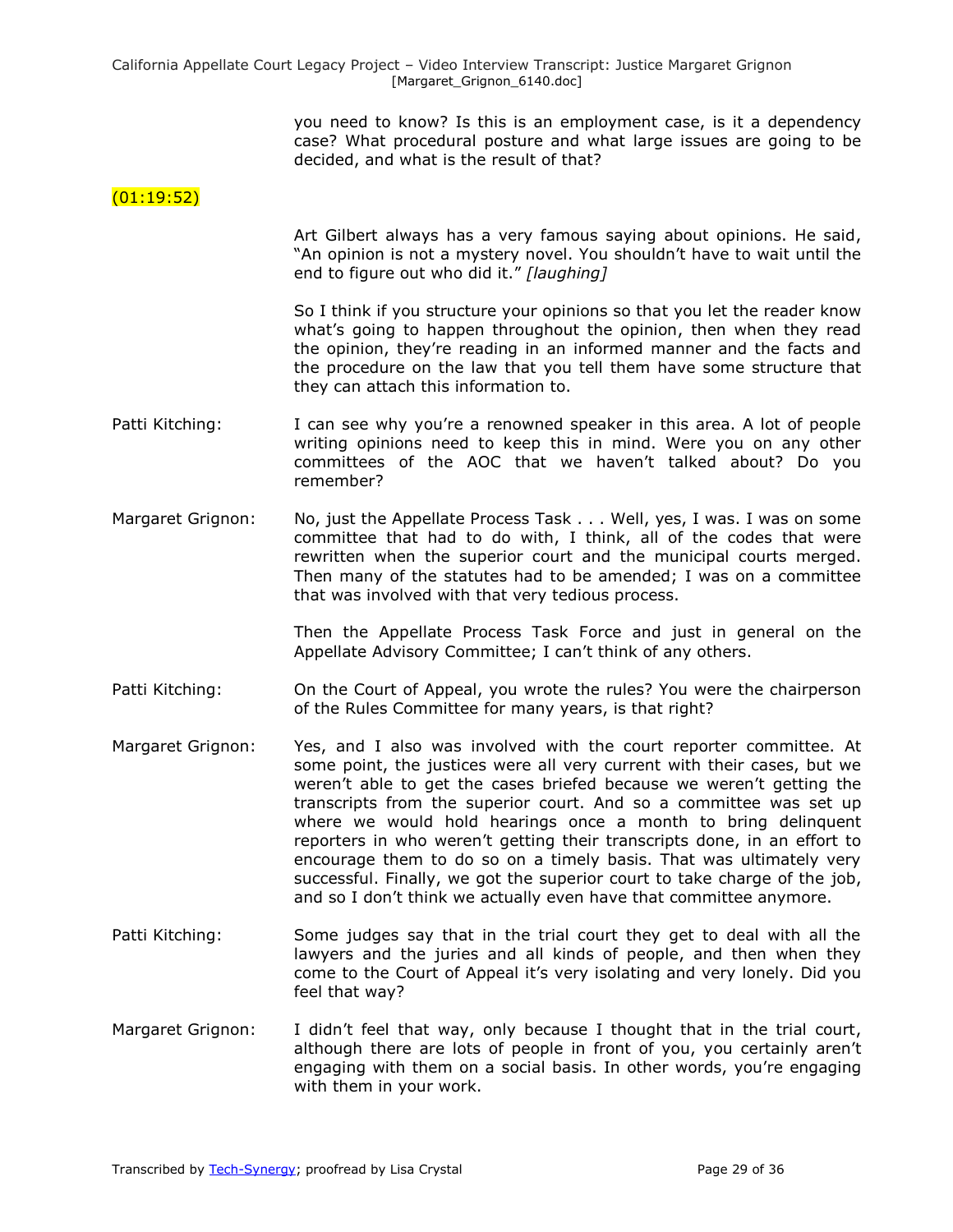Of course, we have the ability to engage with people in our work here. Although we only saw lawyers twice a month, we discussed cases amongst ourselves and with our attorneys. I didn't feel that it was an isolating position, but that's probably partly my personality type.

- Patti Kitching: Okay, we discussed that you've been very involved in judicial education and legal education. You were doing a new appellate justices orientation; are you still doing that?
- Margaret Grignon: I haven't done that since I've left the court.
- Patti Kitching: Okay, what was the purpose of that?
- Margaret Grignon: You're right, we did have an orientation. *[laughing]* There is an appellate judges institute every year, for the most part when we have money, I think. And in connection with that, there is a separate half-aday or day session that's put on for the new appellate justices during that period of time—it may have been two days at some point—where we talk about writing opinions, we talk about working with colleagues, we talk about dissents and concurring opinions, we talk about working with your research attorneys, and just all of the things that someone would need to know in order to do the job well, I think.
- Patti Kitching: That may have only started recently. I don't know that that was in effect when you came on the court in 1991.
- Margaret Grignon: No, I don't remember ever going to it.
- Patti Kitching: Right, you and Art Gilbert, did you start it maybe?
- Margaret Grignon: Well, I don't know, but maybe. I know that Art and I were involved with it for many years, and sometimes other people—Ken Yegan, Carol Corrigan, different people. But Art and I did it for a number of years.
- Patti Kitching: Of course you attended the Judges College when you were on the muni court, and the superior court as well?
- Margaret Grignon: No, just once, I think.
- Patti Kitching: What did you think of that Judges College?
- Margaret Grignon: I loved it. I came from a very small court, and I just loved going to conferences in general so I could see what everybody else was doing. And everyone at my court just dreaded when I went off to conferences, because I would come back and I'd have all these great ideas about things we should try, which they weren't very interested in trying.

## $(01:20:06)$

So it was a great chance to talk to people at other courts and get other ideas and see what was happening in other courts. It was a very, very enjoyable experience.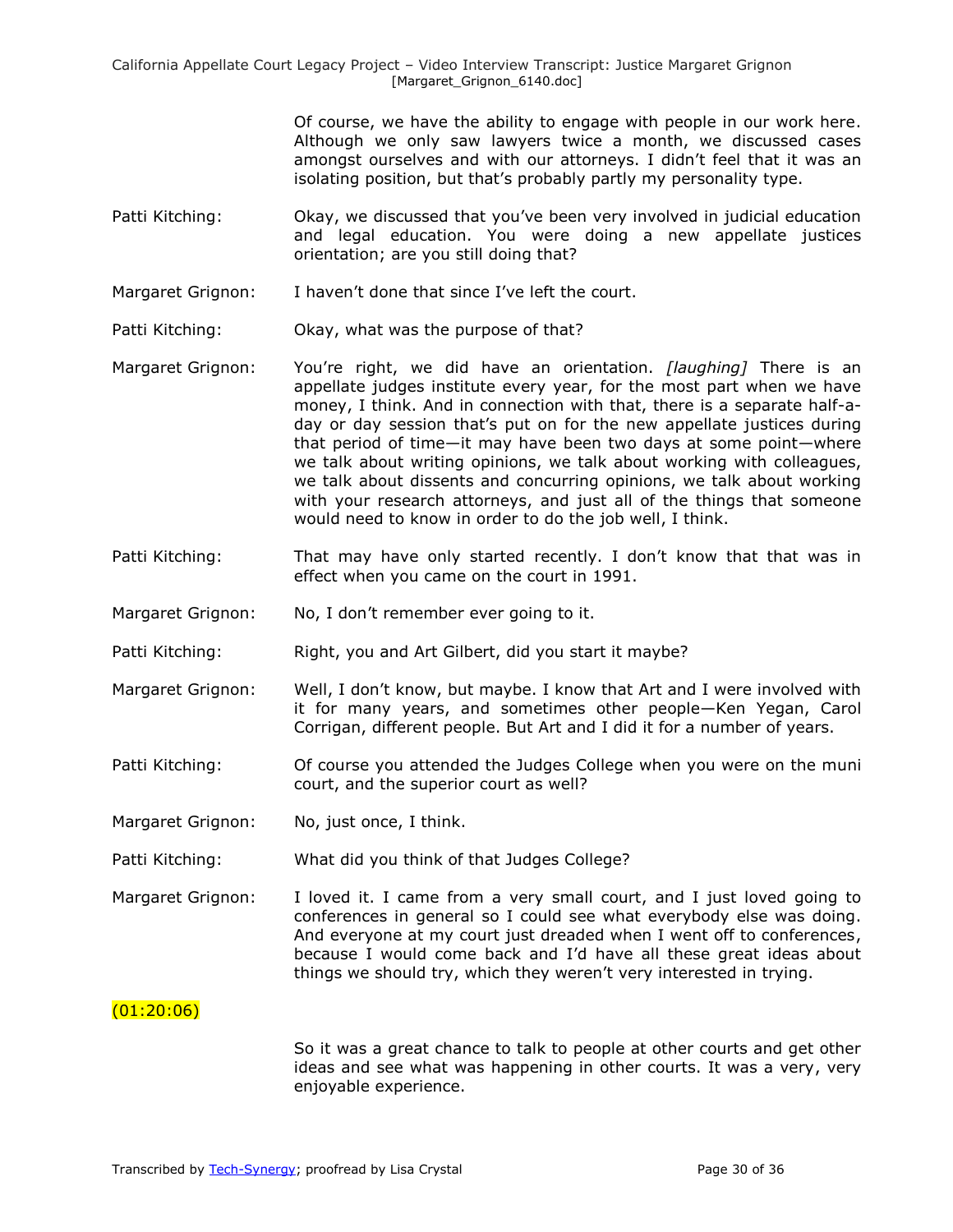- Patti Kitching: You're still involved in legal education, speaking to various lawyer groups; and in the past you've done some work for the CEB, right?
- Margaret Grignon: Yes, actually Judy Posner, who was recently a research attorney on the court, has come to work for Reed Smith; and she and I have just written a chapter in a new CEB book on administrative procedure. So I still am active in writing, and I write articles for the *Daily Journal* and other publications also.
- Patti Kitching: You have been on both the Court of Appeal and the superior court. And from your experience on both courts, would you have suggestions to the Court of Appeal on how they might help the superior court do a better job, would be one area; and then the other area was how the Court of Appeal would help attorneys do a better job.

So if we start with the trial courts, how could the Court of Appeal help the trial courts to do a better job in what they're trying to do?

Margaret Grignon: Well, I think it partly comes down to clear opinions; if you write an opinion, even in an unpublished case, where you clearly set forth the law and what the trial court did correctly or incorrectly, that is of course helpful to the trial courts. When you remand cases to the trial courts, if you give clear directions to the trial judge as to what he or she is supposed to do with the case from this point forward, that's really helpful.

> I also would say to the extent procedural issues can be decided in published opinions, there is a little bit of a lack of that. There are still some areas, surprisingly, that have been around for a long time; but when you go out to do the research, you find that there is little or no case law on the procedure, and so the parties and the trial judges are left wondering if this is the right procedure or if they should be doing something else. And I had many trial judges say to me, "Well, do you have a case that says that?" and many times there isn't a case.

Patti Kitching: How about helping lawyers do a better job? Can the Court of Appeal help lawyers do their job better?

Margaret Grignon: That's a more difficult question. The same rationale with respect to writing clear opinions: if the opinions are clear and the lawyers know what the law is, then the lawyers can advise their clients.

> You know, many times clients are perfectly willing to follow the law if you'll just tell them what it is. And lawyers sometimes have to say, "We don't really know what it is," or "We aren't certain how this would be handled." So it's helpful when the Court of Appeal adopts bright lines.

> I know that sometimes that's frowned upon, adopting bright lines in Court of Appeal opinions, but it is really a benefit to the legal community and the business community to know what the rules are and allow them to follow them. Whereas if a decision is made on a case-by-case, fact-by-fact basis it becomes more difficult to interpret that to your particular situation, because there's always some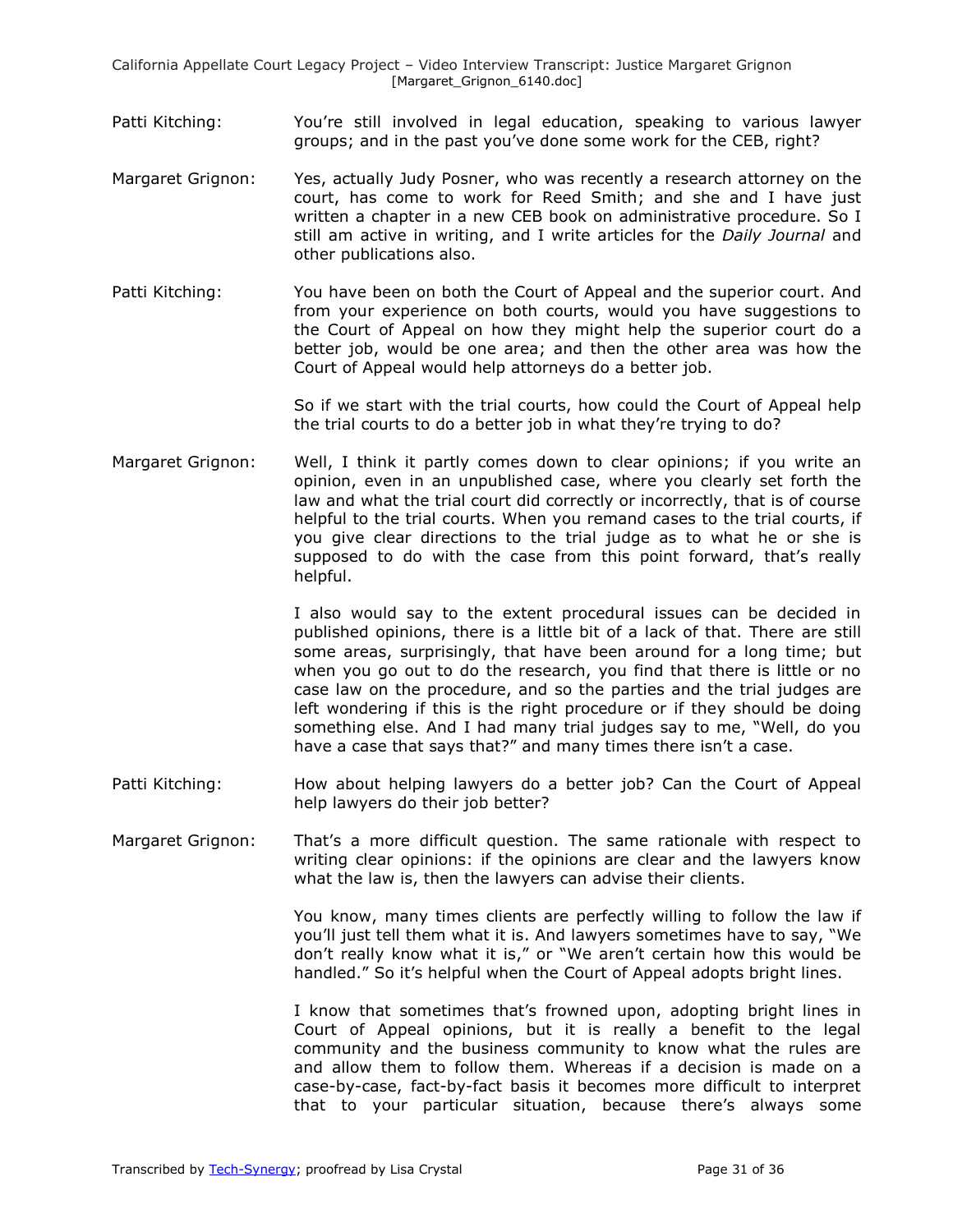difference between your set of facts and the facts that were in the court decision.

Patti Kitching: That could be said for the Court of Appeal and the Supreme Court as well. If the Supreme Court gives bright lines, it's a lot easier for the Court of Appeal to know what the Supreme Court wants the Court of Appeal to do rather than on a case-by-case, well-we-know-when-wesee-it kind of thing.

> One thing that has been important, I think—and that has perhaps been a change from the time you came on the Court of Appeal to the time you left—are judicial elections and how they've become more prominent in the newspapers and how judges are being challenged in your issues of judicial independence. What changes did you see happening in this area, and do you have any thoughts about, is judicial independence being challenged in any way here?

#### $(01:30:06)$

Margaret Grignon: I think that what's happening to judges is basically what's happened to all of the professions over time, and that people now are not quite willing to accept that just because we say something, that must be the right answer. It's happened to doctors, to lawyers, and to some extent it has happened to judges also.

> So there is a lot more concern with judges' philosophies, biases, relationships, et cetera, than there probably ever was in the past; and that's of course a tremendous challenge. There's also an attempt by interest groups to have judges conform to their notions of what the law should be or how cases should be decided, and that presents a burden for judges who are trying to decide cases on the basis of the facts and the law that are in front of them.

> So I think that the situation now is much more difficult for judges. It's much more public; what you're doing is very public. And there's an attempt to have judges decide cases in certain ways that is not bribery or those kinds of things, but just sort of an attempt by interest groups; and I think it affects the way judges do their jobs.

- Patti Kitching: We're going to go now to your life after retiring from the Court of Appeal. And you're of counsel to Reed Smith, as we have been discussing. What kind of work are you doing now?
- Margaret Grignon: Well, I'm the head of the appellate group in the Los Angeles office, and as the head of the appellate group I do any appellate work that comes into the law firm. It comes in two ways: either it is generated by our trial lawyers and then they come to me for writs or appeals, or more frequently even to help them in the trial court to make sure that we don't have writs and appeals.

Also, we get work from outside the law firm where people come to us because they have some result that they don't like and they want some help on appeal.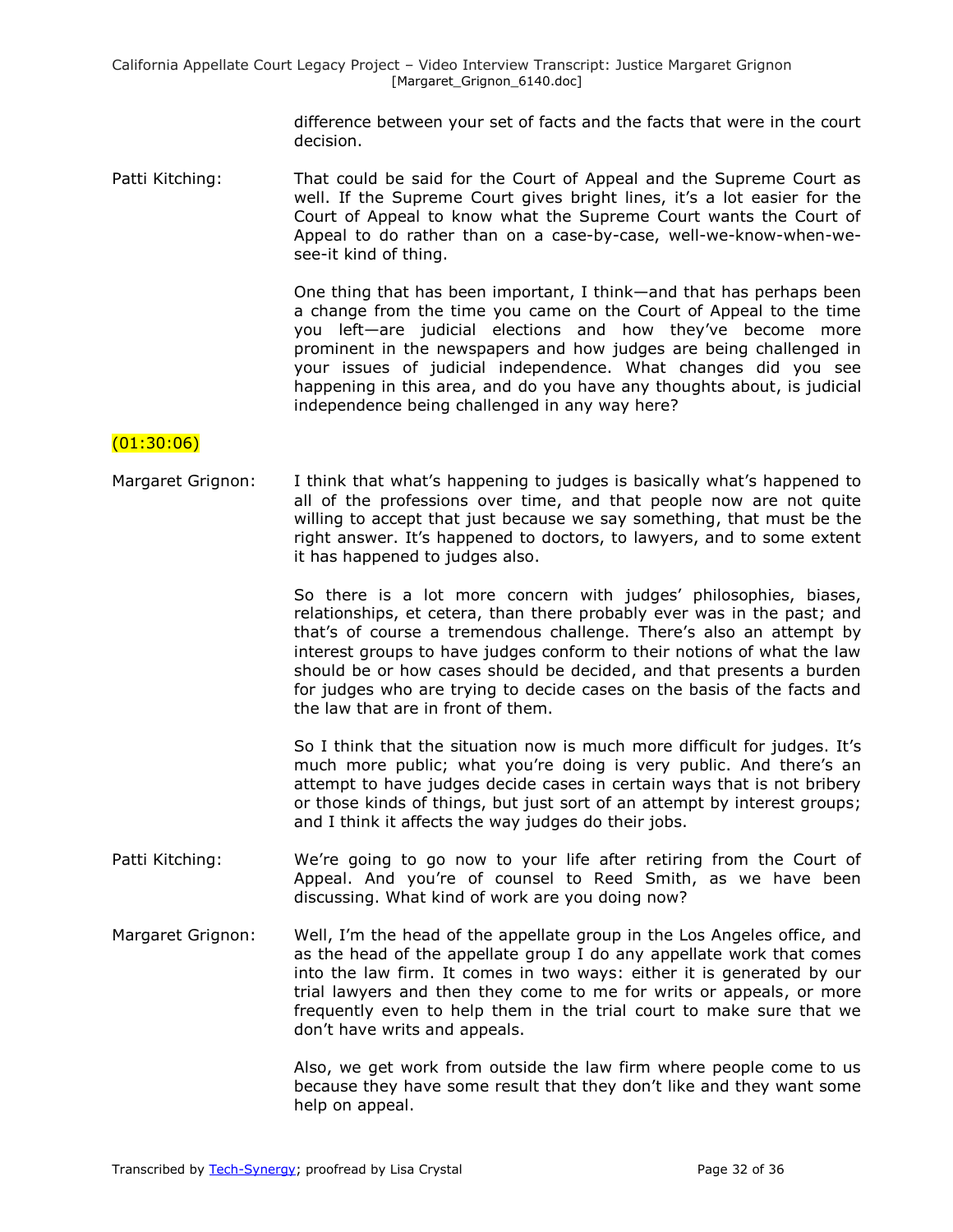Patti Kitching: What do you like most about your present job?

Margaret Grignon: What's really interesting about my present job is that I get to construct the way the case goes to the Court of Appeal. I get to frame the issues, decide what the issues are, and present it in a way that will make it persuasive to the court.

> At the Court of Appeal, you sort of have to just take the case the way it comes to you and the issues are usually presented one way or another and there is not as much creativity. I think in my job there is much more creativity. In fact, the hardest adjustment for me to make was people would come to me with a set of facts and I would tell them what the answer was.

> That, of course, may not have been the answer that our client was looking for. And so I had to learn—I still go through that process—but I had to learn that you need to look deeper than that, and that you have to then think about if there is some other way to present the facts or the procedure that makes the answer at least arguably different.

- Patti Kitching: So you're working, you're the head of the department now, and your firm has another appellate department in San Francisco, right?
- Margaret Grignon: We have one appellate group, but we have appellate lawyers in Los Angeles, Oakland, San Francisco, Pittsburgh, and now Chicago. So one of the aspects of my work that is very fascinating is that although I primarily work with the lawyers in the Los Angeles office, the appellate group is really firmwide, and so I work with all the appellate lawyers and all the other offices. And they are terrific. They are very much like my colleagues on the Court of Appeal. They're thrilled about talking about the law, they love to just discuss procedural issues, and they're wonderful to work with.
- Patti Kitching: Good. That's a good benefit of your new job. You're also doing some mediation and arbitration, is that right?

Margaret Grignon: Yes.

Patti Kitching: What do you like about being a mediator?

#### $(01:34:58)$

Margaret Grignon: Well, being a mediator gives you a lot of satisfaction, because when you settle the case, both of the parties then can get on with their life. They may not be ecstatic about the result, but they're satisfied with the result, or else they would not have agreed to the settlement. The litigation is finished from their standpoint.

> And the court's standpoint, it does seem like you're doing a good service for your mediation clients. Arbitration, on the other hand, is fulfilling because it lets you be a judge again. *[laughing]* So it's a task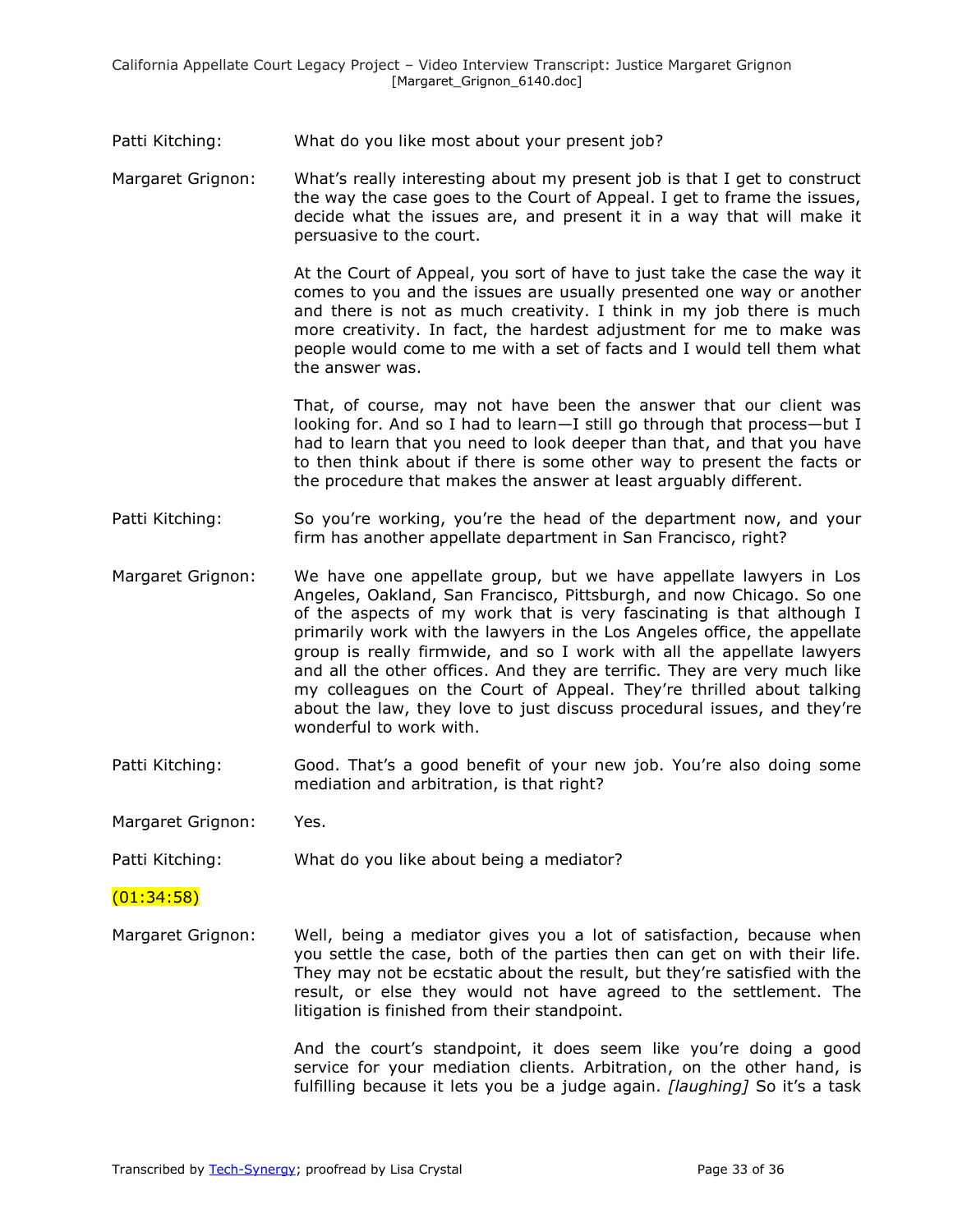> that I'm very well suited to and have done for years and is enjoyable in that respect.

- Patti Kitching: Now, you were in private practice before you were appointed to the bench, and you're again in private practice. Can you compare private practice before you became a judge with private practice now?
- Margaret Grignon: I can only to a little extent, because of course I was not at the same level in private practice previously as I am now. And so I'm much more aware of business and clients and economics than I probably was when I was at O'Melveny or Gray, Cary. The differences that I see are these: When I started with O'Melveny & Myers and Gray, Cary, people went to one law firm and they stayed there; in many cases they stayed there until they died. So the law firms and the culture was very much like the Court of Appeal. You came and you stayed and you did your job, and these were the people you worked with and people didn't leave and take their business elsewhere.

So that's very much changed. Now people change law firms all the time, more than once in their career. The lawyers move from firm to firm, and firms absorb other firms. Firms are also now much more international than they ever were. When I was at O'Melveny it had 200 lawyers and we had just opened a Washington, DC, office. So firms at that time were even more city-based or state-based, and now national law firms are certainly not unusual, and international law firms are more the rule.

Clients are much more picky. They don't just hire a law firm and you're their law firm for everything. They hire one firm for employment work, another firm for corporate work, another firm for business litigation, where they spread their litigation out amongst 10 or 12 law firms. So it's much more competitive in terms of your client base than it was previously.

- Patti Kitching: How about civility? A lot of people talk about civility and lack of civility out in the legal community today or how it has decreased from prior times.
- Margaret Grignon: I would say that society is in general less civil over the last 20 years, and therefore the legal system reflects that. One of the things that I'm constantly having to say to my colleagues is, "We could probably tone that down a little bit, don't you think?" and basically not take issue with our opponents or the judges and make things more neutral, although they think I make things too neutral. *[laughing]* So we have that constant tug of war.

But yes, there is this tendency to make things personal, to attack the motives of judges. And I think number one, that that's not appropriate; and even more important, it's not useful.

Patti Kitching: Absolutely. You can tell them what it was like reading the brief from the Court of Appeal when they attack each other, right?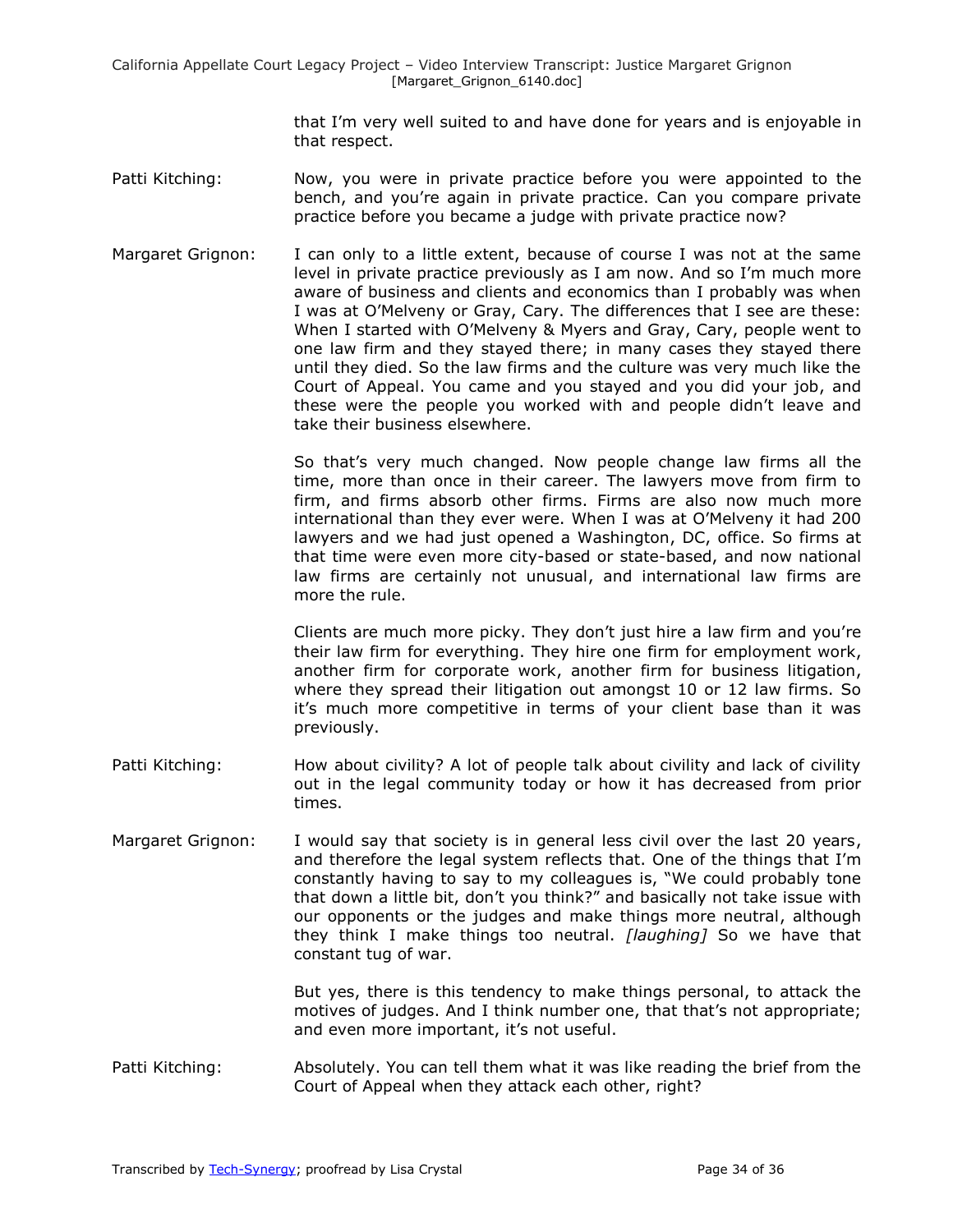- Margaret Grignon: Yes, I've had cases where attorneys have given me drafts of petitions for rehearing with the Court of Appeal and I write back and say, "Why do you think they would grant us petition if you say these horrible things about them?‖ *[laughing]* It seems self-evident to me, but apparently not.
- Patti Kitching: From your view of being on the court and in private practice, do you think lawyers in private practice have any misconceptions about the Court of Appeal, and what would those be?
- Margaret Grignon: They have some misconceptions, for example, about oral argument and the utility of oral argument. They don't always pay attention to making sure that your arguments are as complete as possible in the briefs, thinking that they might have a chance to explain things better at oral argument.

## $(01:40:02)$

To some extent they probably have a misapprehension about how much time the court has to devote to each particular case.

- Patti Kitching: Do they try to retry their case in the Court of Appeal and not follow the abuse of discretion, substantial evidence kinds of things?
- Margaret Grignon: Oh, yes. That's such a common mistake that, you know, frequently . . . I do a lot of consulting work with other law firms, and I'll get briefs, and frequently I don't even try to edit them. I just write them a note and say, "This looks like your trial brief; it is not anything close to an appellate brief. And you need to do the following 10 things."

They do have a hard time differentiating between appellate issues and trial issues. And I think one of the things that we never realized is how caught up the trial lawyers get in their cases; and when they win or lose they're still so caught up in that that they want to rehash every important detail. Sometimes, actually, one of the most difficult aspects of my job is to allow the trial lawyers to vent and to listen to them and then quietly deflect them to the issues that are really the important issues on appeal.

- Patti Kitching: So you have a unique perspective, having been on the private side, then the judicial side, and now the private side again. You're unusual in that regard, aren't you? I don't know—
- Margaret Grignon: There are a few. Justice Lui; and Dan Kolkey is with Gibson, Dunn; and of course Justice Hufstedler with Morrison & Foerster. I think there is a retired Ninth Circuit judge with Akin Gump, but I can't remember his name.
- Patti Kitching: Is there anything else that we haven't covered that you wanted to talk about—your experiences at the Court of Appeal or your experiences as a lawyer, or what law has meant to you?